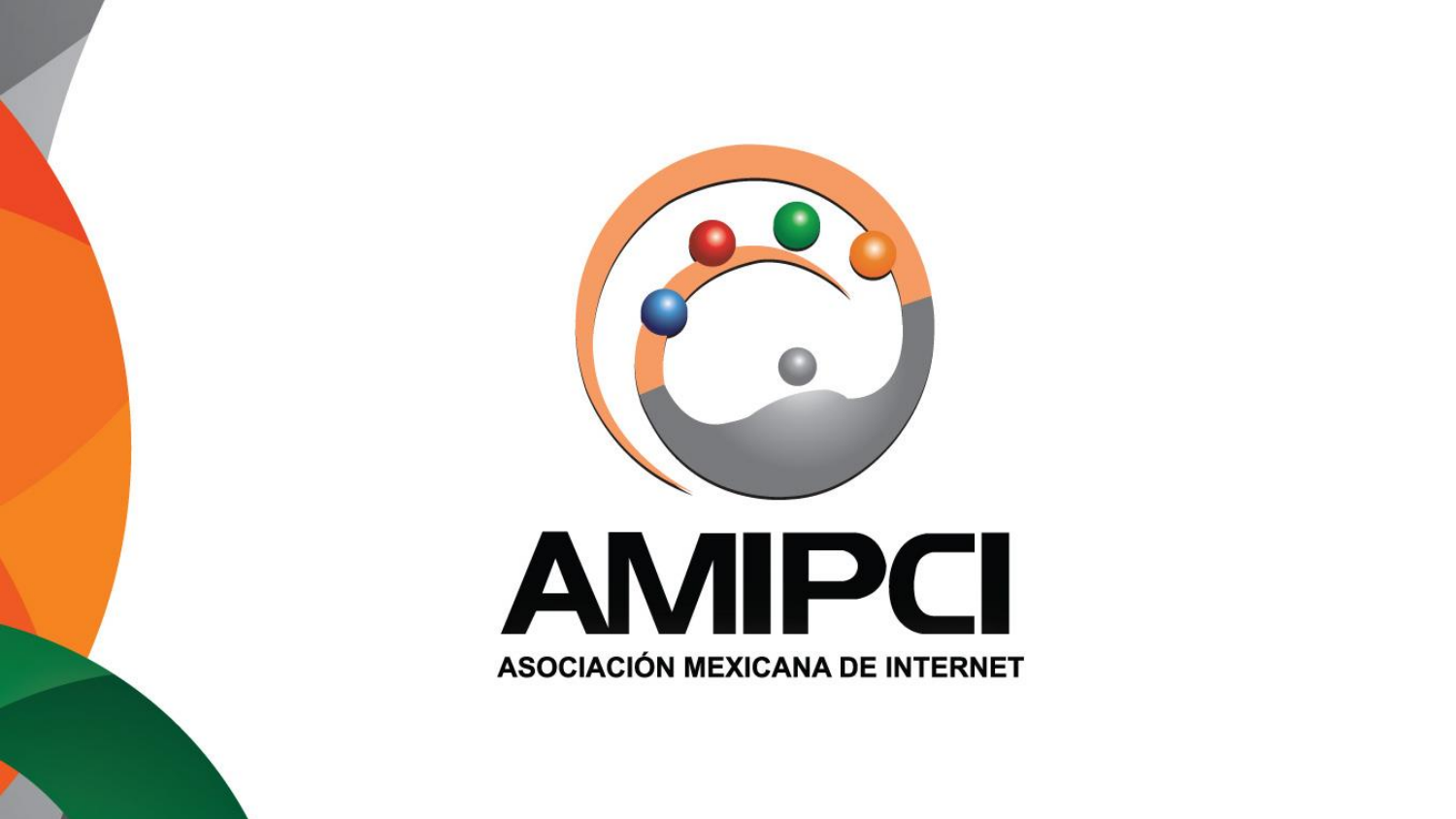



## Study of Ecommerce Mexico 2015









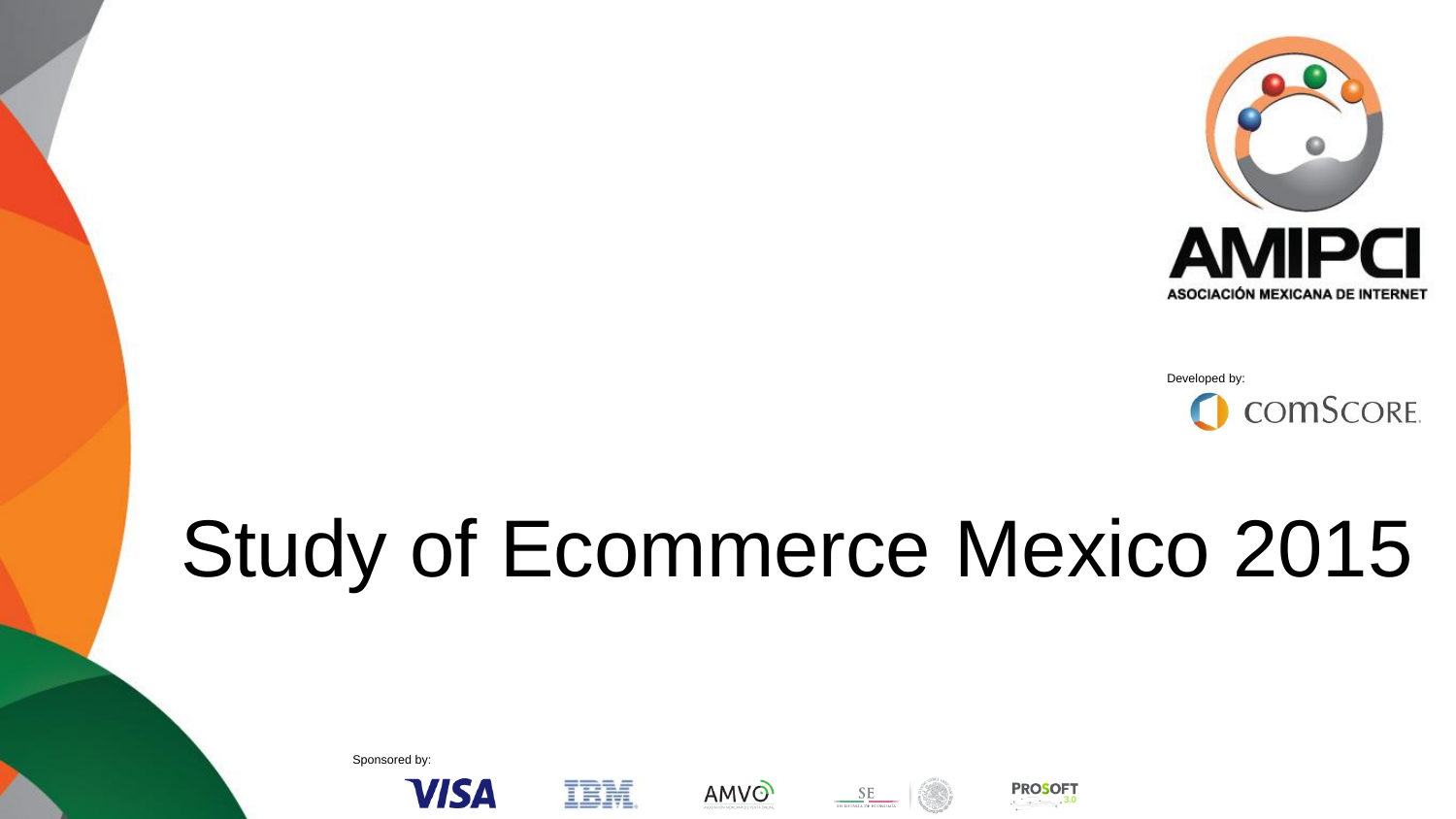## Objective and Vision of the Study

The Mexican Internet Association, A.C. (AMIPCI) integrates the companies that represent an influence on the development of the Internet industry in Mexico. Every year, the AMIPCI undertakes the task of carrying out studies based on the use of Internet in Mexico to guide and promote market growth.

Aware of the need to understand and analyze the aspects that can affect the e-commerce in our country, AMIPCI presents the Study of Ecommerce Mexico 2015, which is already the 10th version and is divided into two sections, that investigates components Ecommerce: Online Buyers and Ecommerce Landscape.

The study was conducted through the auspices of the Mexican Association of Online Sales (AMVO), IBM, VISA, Prosoft 3.0 and the Ministry of Economy. The realization was conducted by comScore.

Analyses were performed by interviewing online buyers in Mexico and the leading e-commerce players in the country to have the vision of both supply and demand.













**COMSCOR**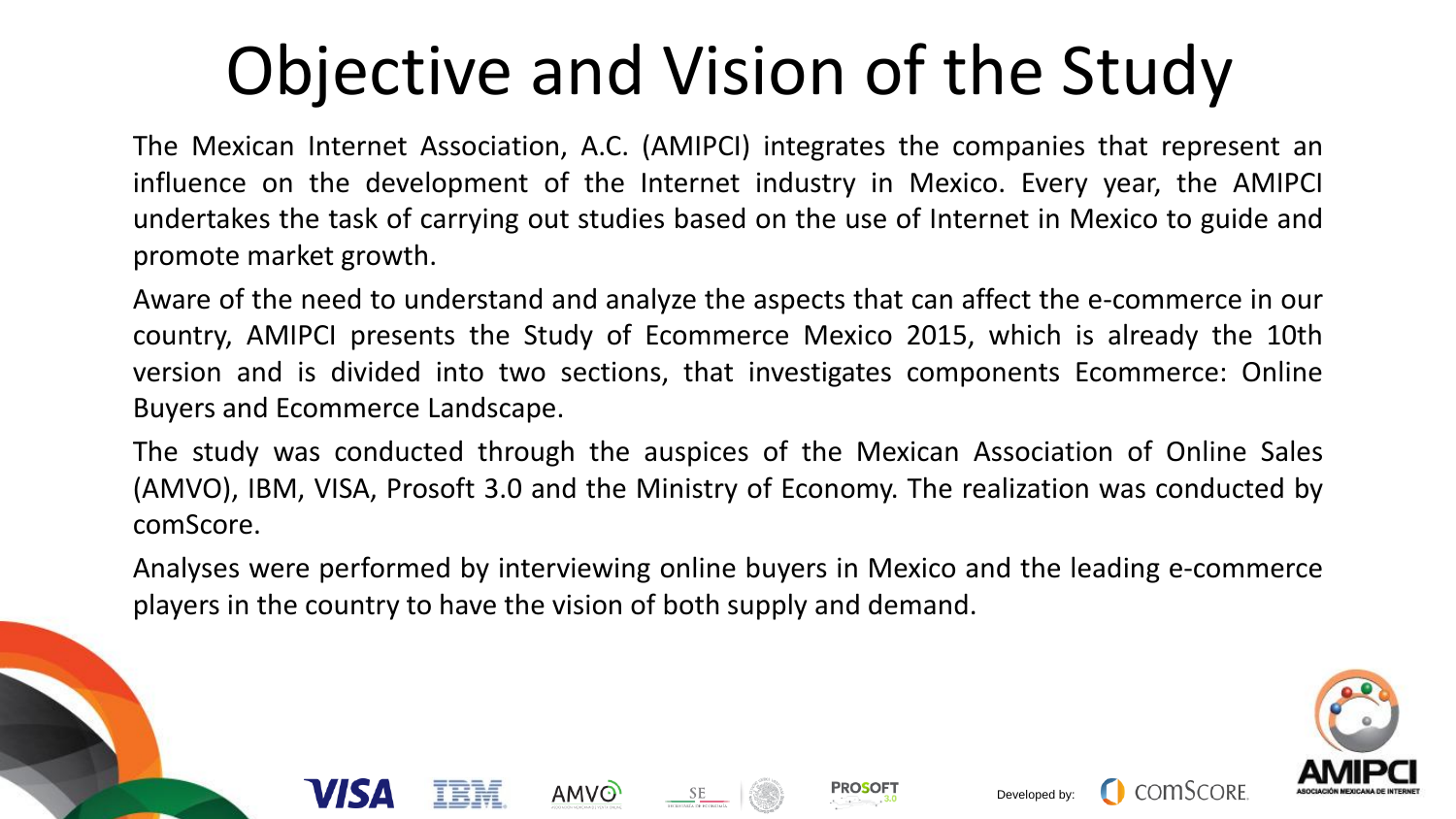



## Estimated market value of ecommerce in Mexico 2014









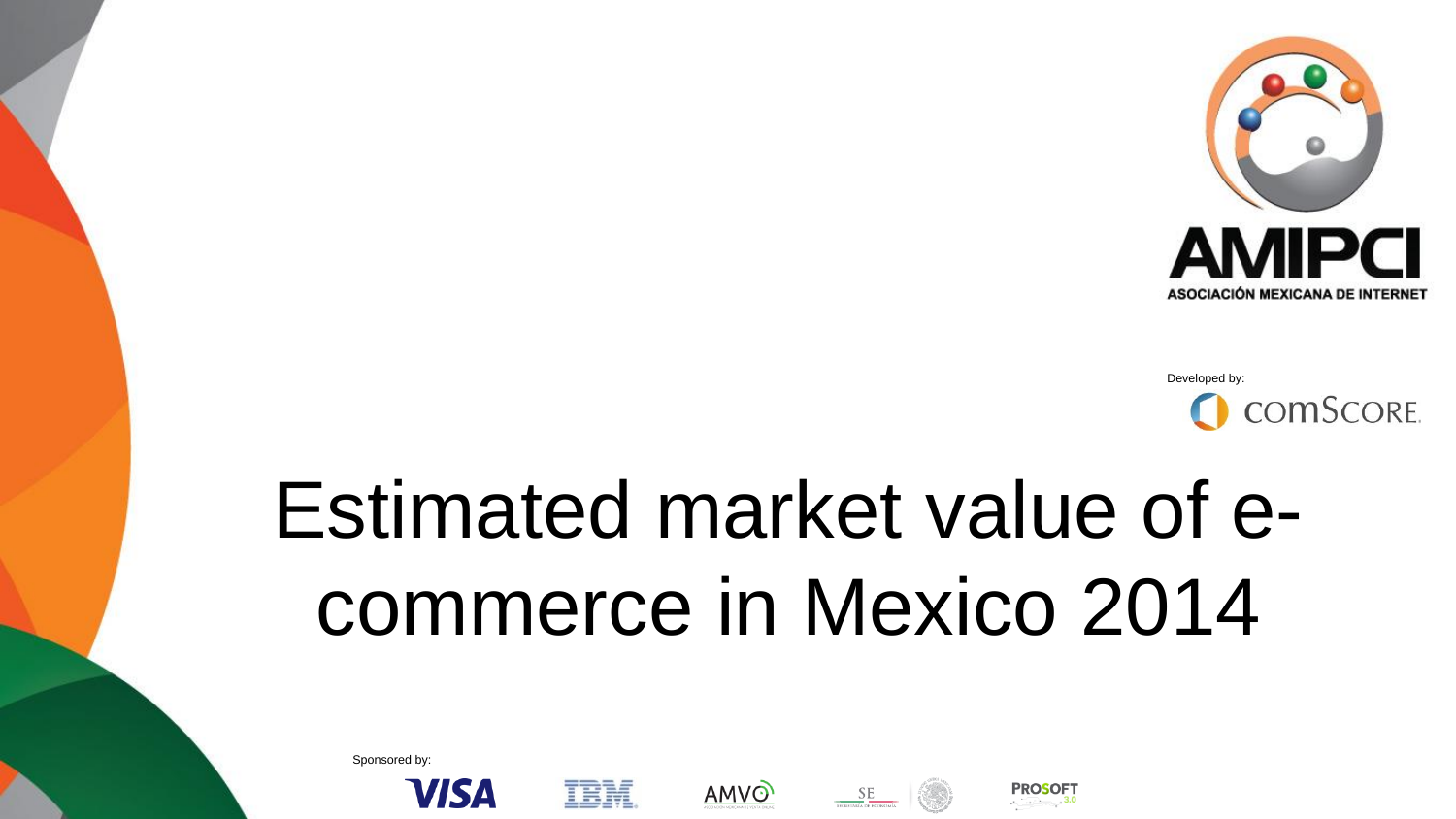### Development of Ecommerce in Mexico

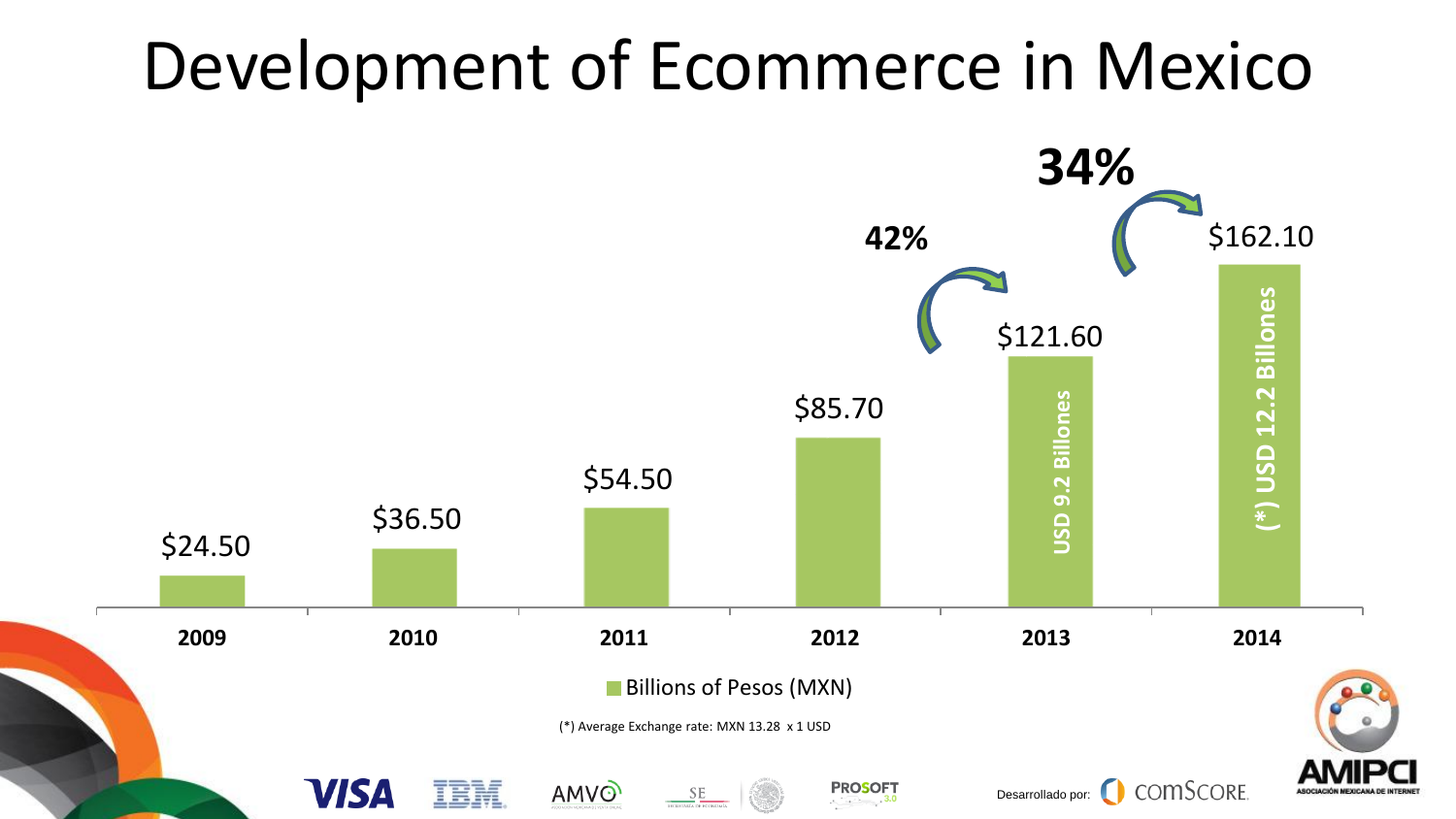



### Analysis of Consumer Experience











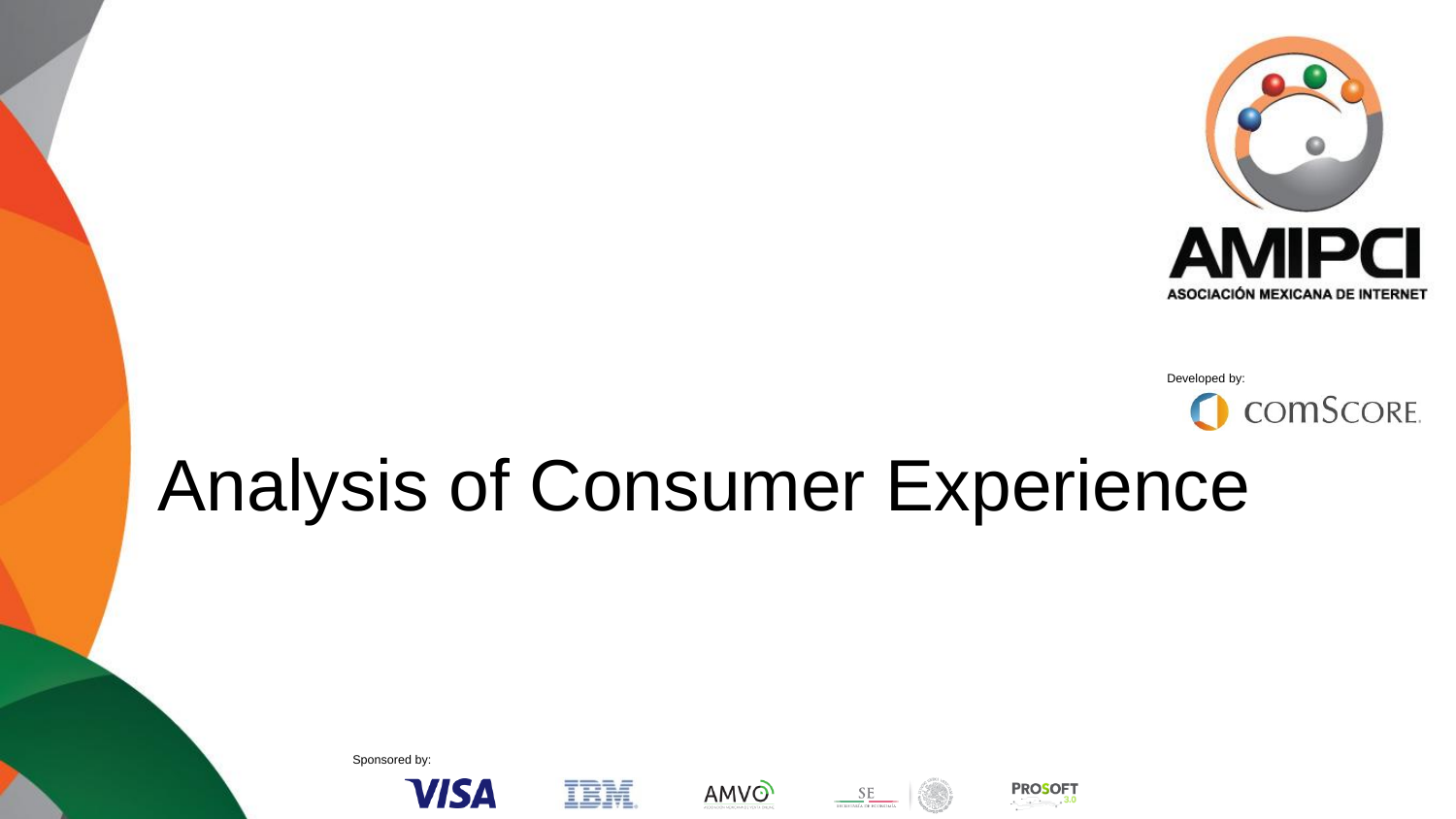### Table of Contents

| Objectives & Methodology            | 8  |
|-------------------------------------|----|
| Digital Purchase Behavior           | 9  |
| <b>Digital Spending</b>             | 14 |
| Payments & Transactions             | 17 |
| <b>Digital Shopping Experiences</b> | 20 |
| Mobile Shopping Experiences         | 23 |
| <b>Executive Summary</b>            | 27 |













Developed by:

C COMSCORE.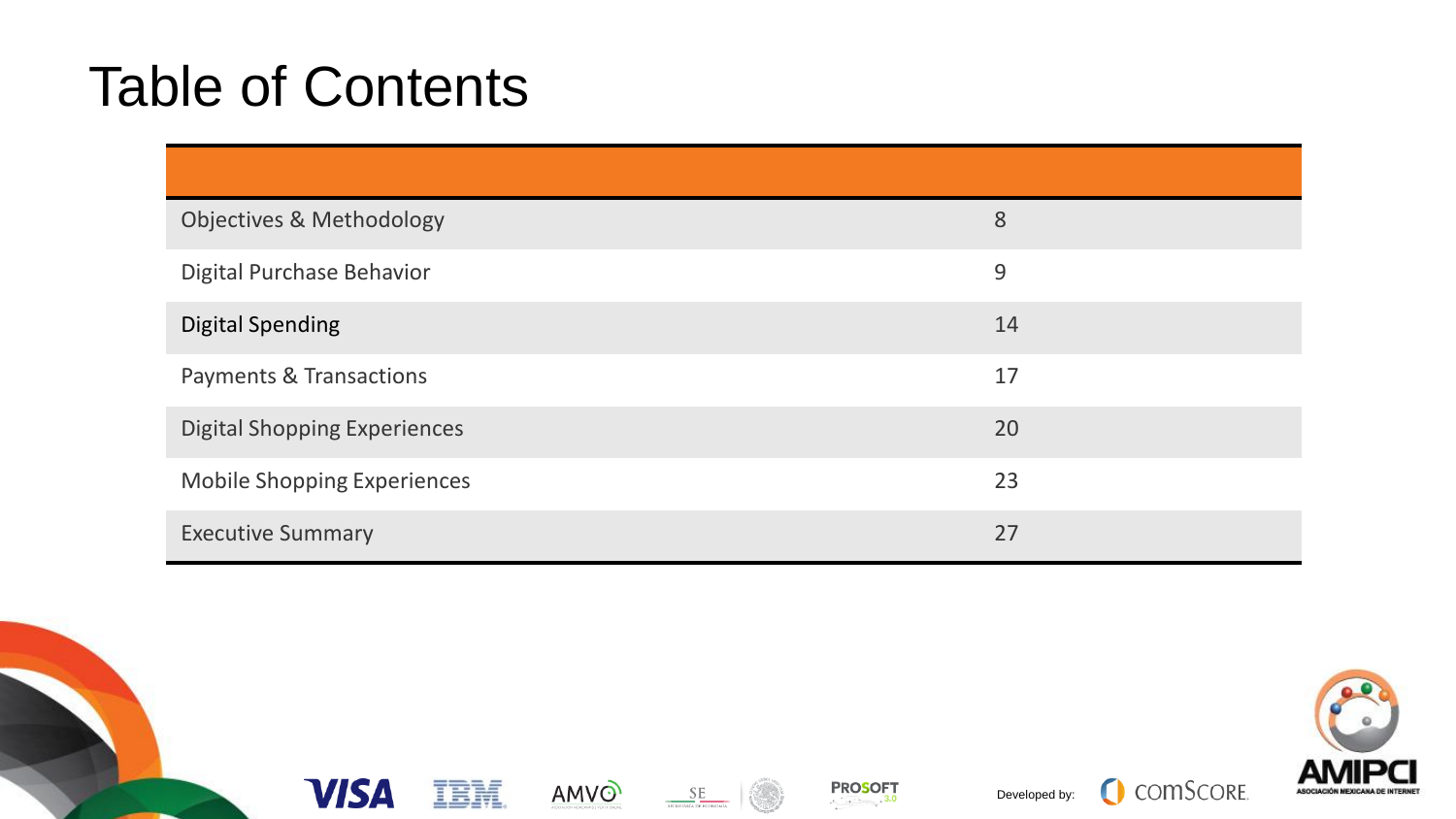### Objectives & Methodology

### **Research Objectives:**

- Quantify e-Commerce value and volume in Mexico by device type and category.
- Understand preferences and satisfaction of digital shoppers.
- Understand barriers to digital shopping and how merchants can overcome them.
- Know the most important factors to make an online purchase.
- Identify the problems for which a transaction is not completed.

#### **Study Methodology:**

- Members of an online survey panel were contacted via email by comScore.
- A total of 1,243 respondents completed the survey.
- Qualified respondent: Made an online purchase using a computer, smartphone, or tablet in the past 3 months (January 2015-March 2015).
- 52-question survey, which took an average of 21 minutes to complete.

AMVO

- Data weighted to *comScore Media Metrix* audience prior to analysis.
- Confidence level of 95%, standard error: +/- 2.53%



Developed by:

comSo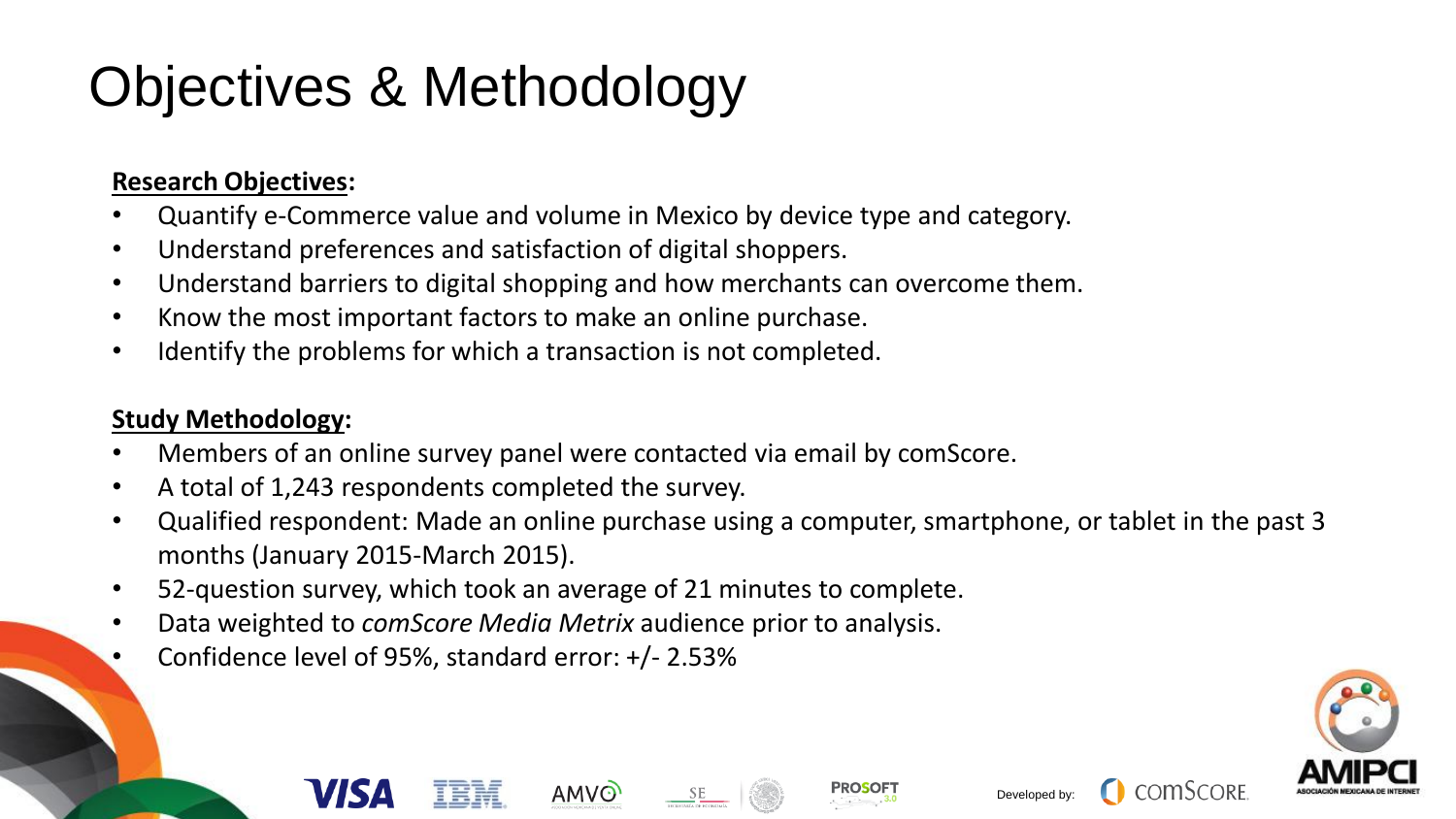

Developed by: C COMSCORE.

## Digital Purchase Behavior











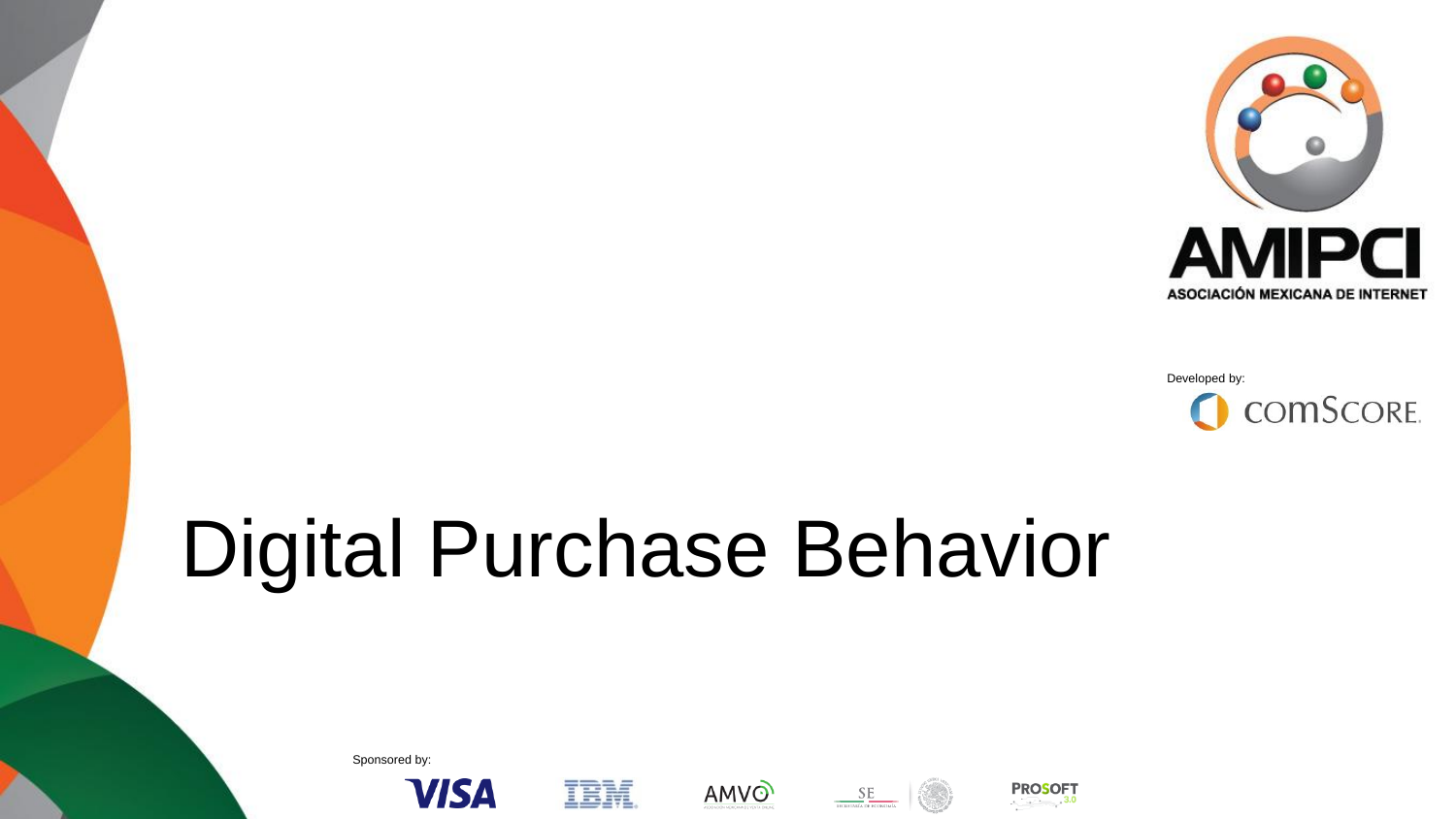### **Three-quarters of online Mexicans made an online purchase during the first quarter of 2015.**

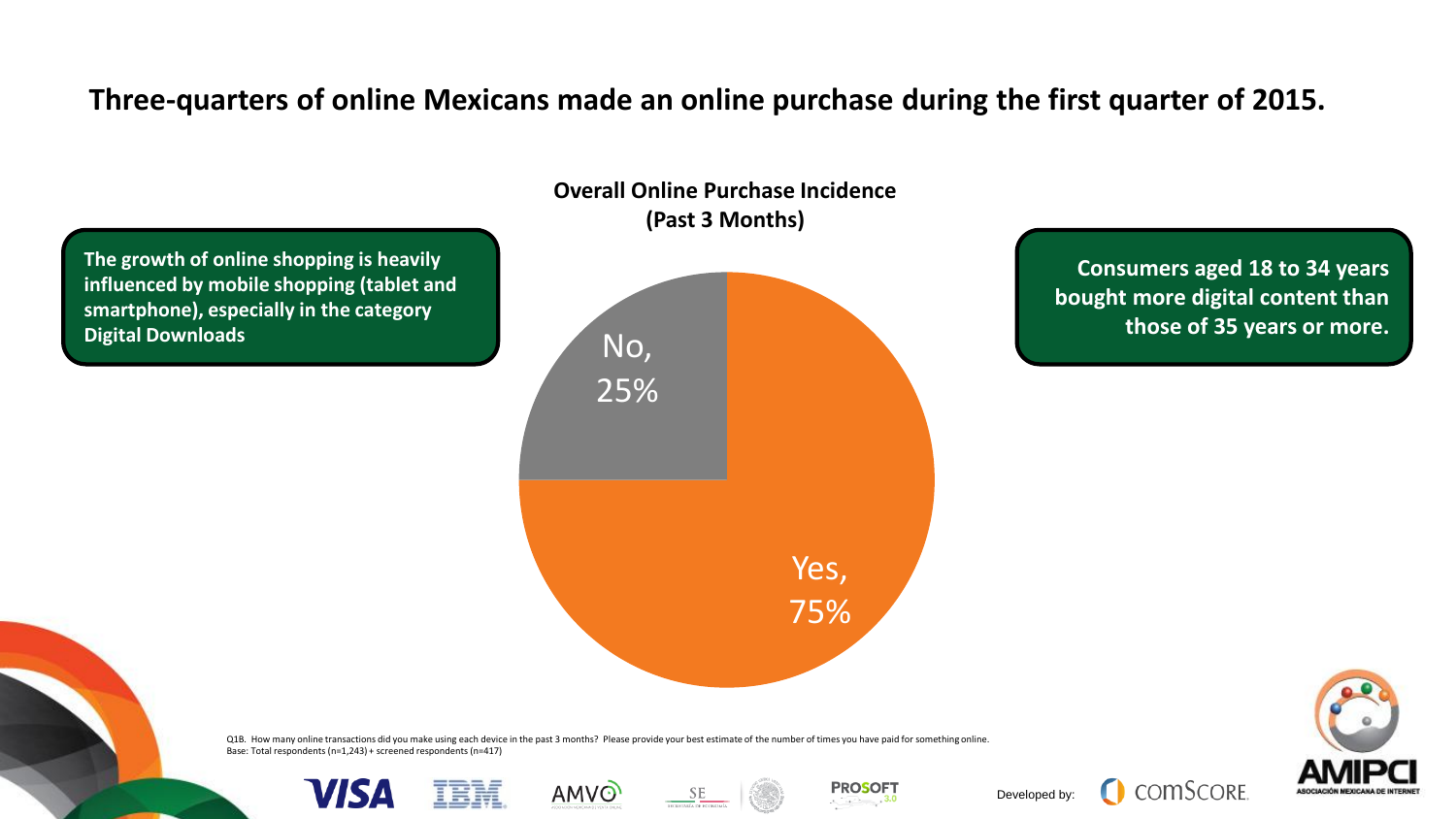**Device ownership is high, and half of online shoppers have all three devices (computer, smartphone, and tablet).**



#### **Device Usage**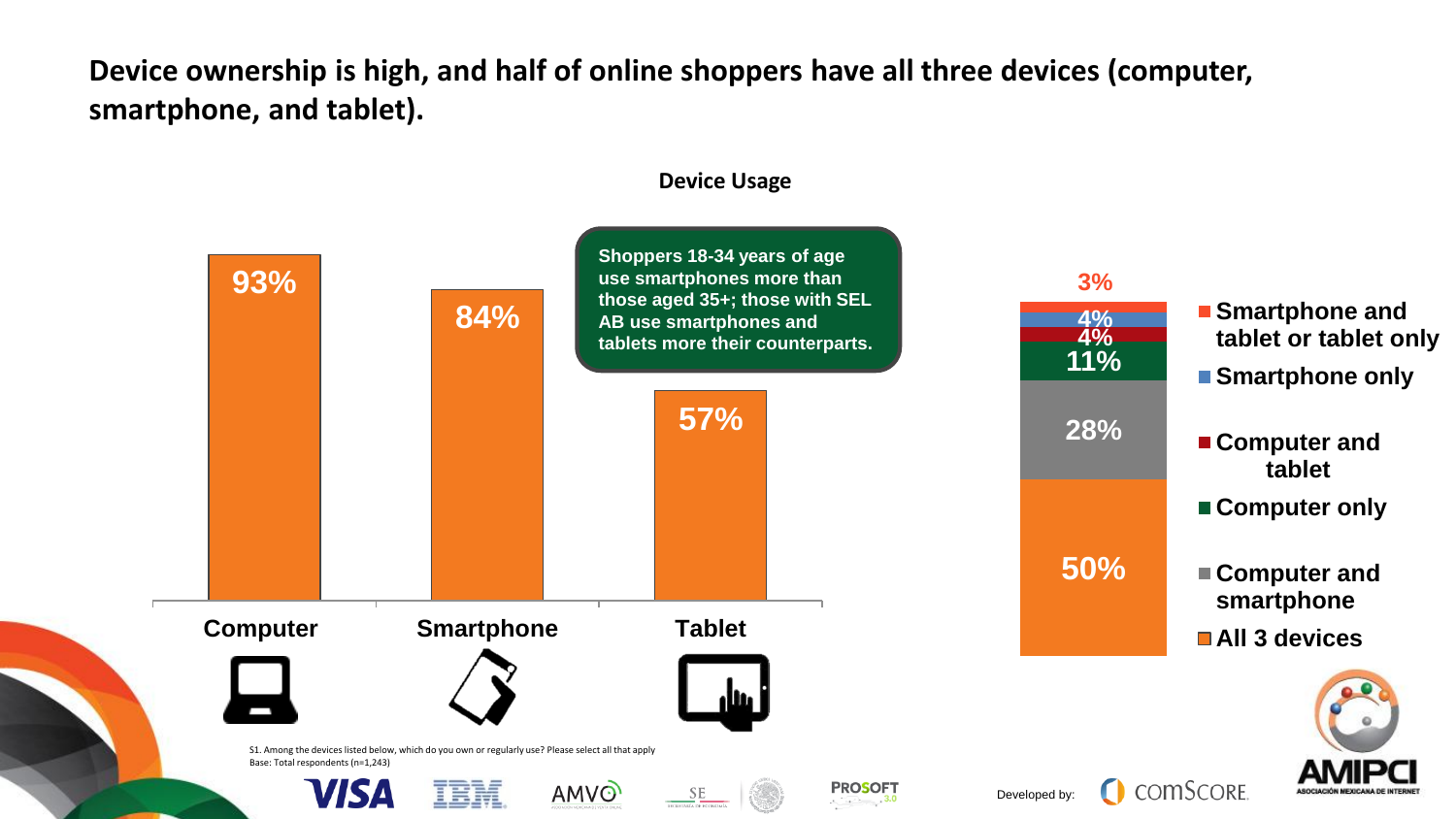**Over half of shoppers purchased from an international retailer, with the U.S. being the top source for imported items.**

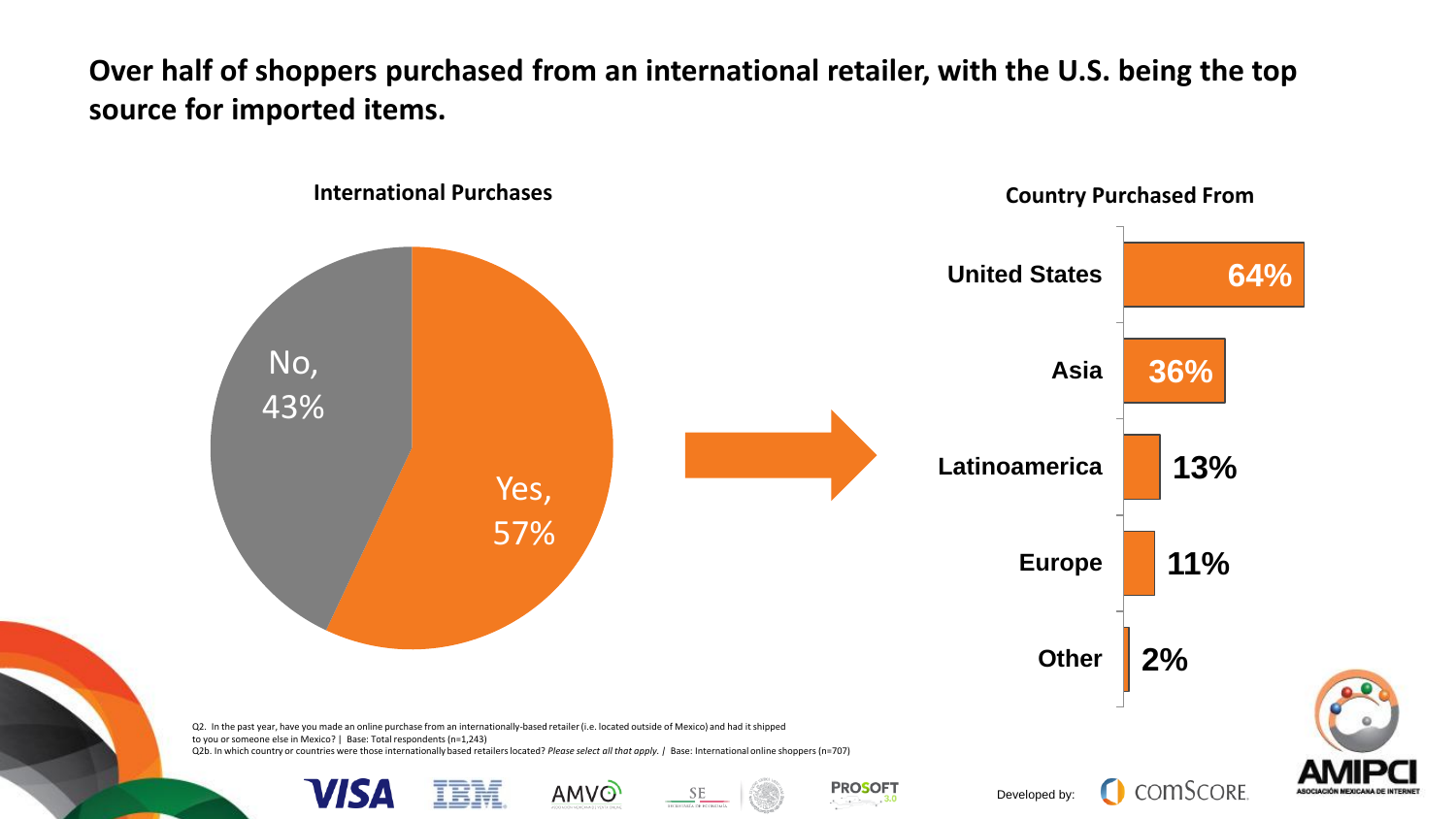### **Shopping and buying are expected to increase around all holidays except for Halloween/***Día de Muertos*

**More shoppers with SEL AB said their shopping would increase at Christmas and HotSale than those with SEL C or below.**



**Expected Change in Shopping Habits by Holiday**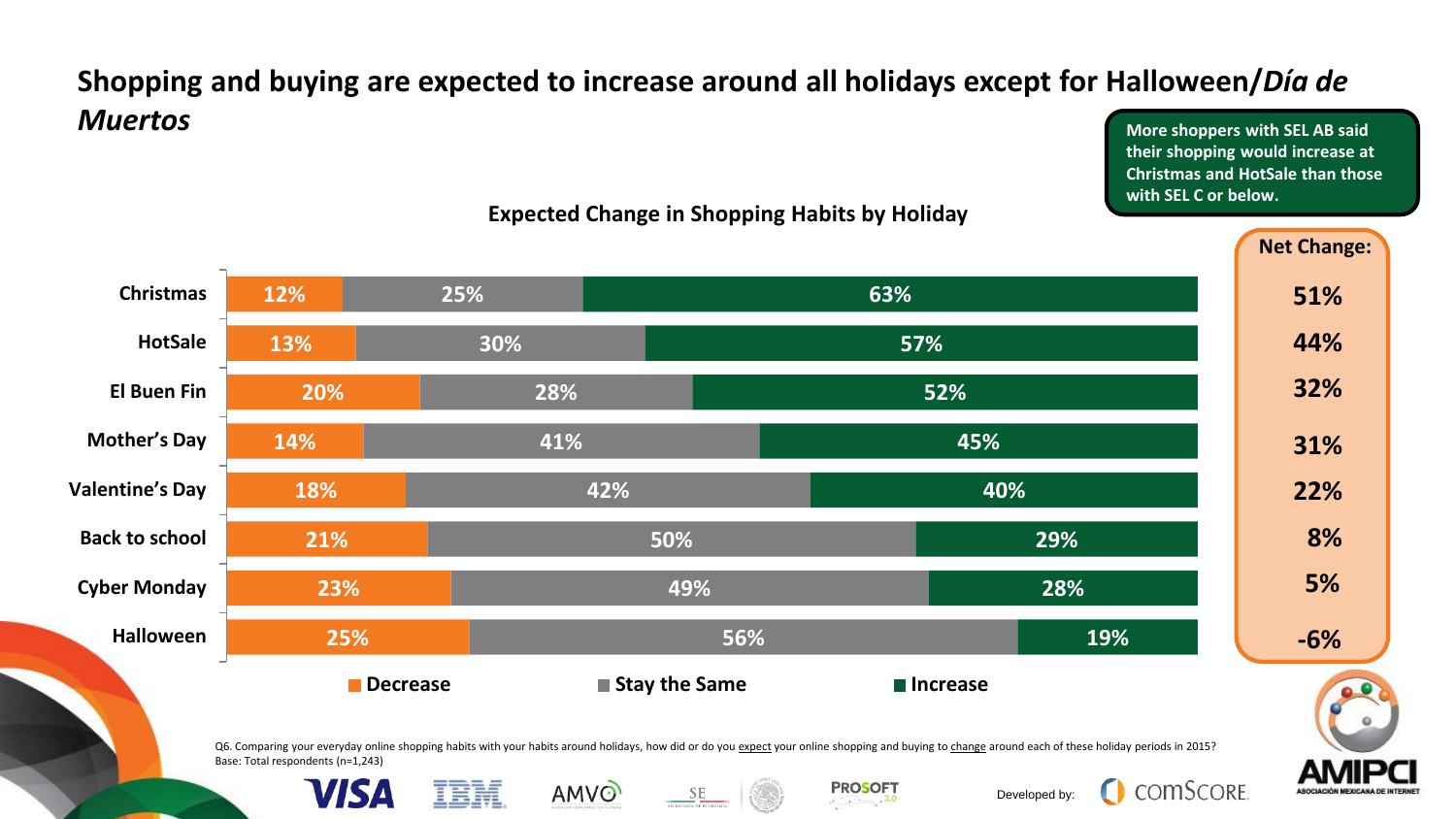

Developed by: C COMSCORE

## Digital Spending











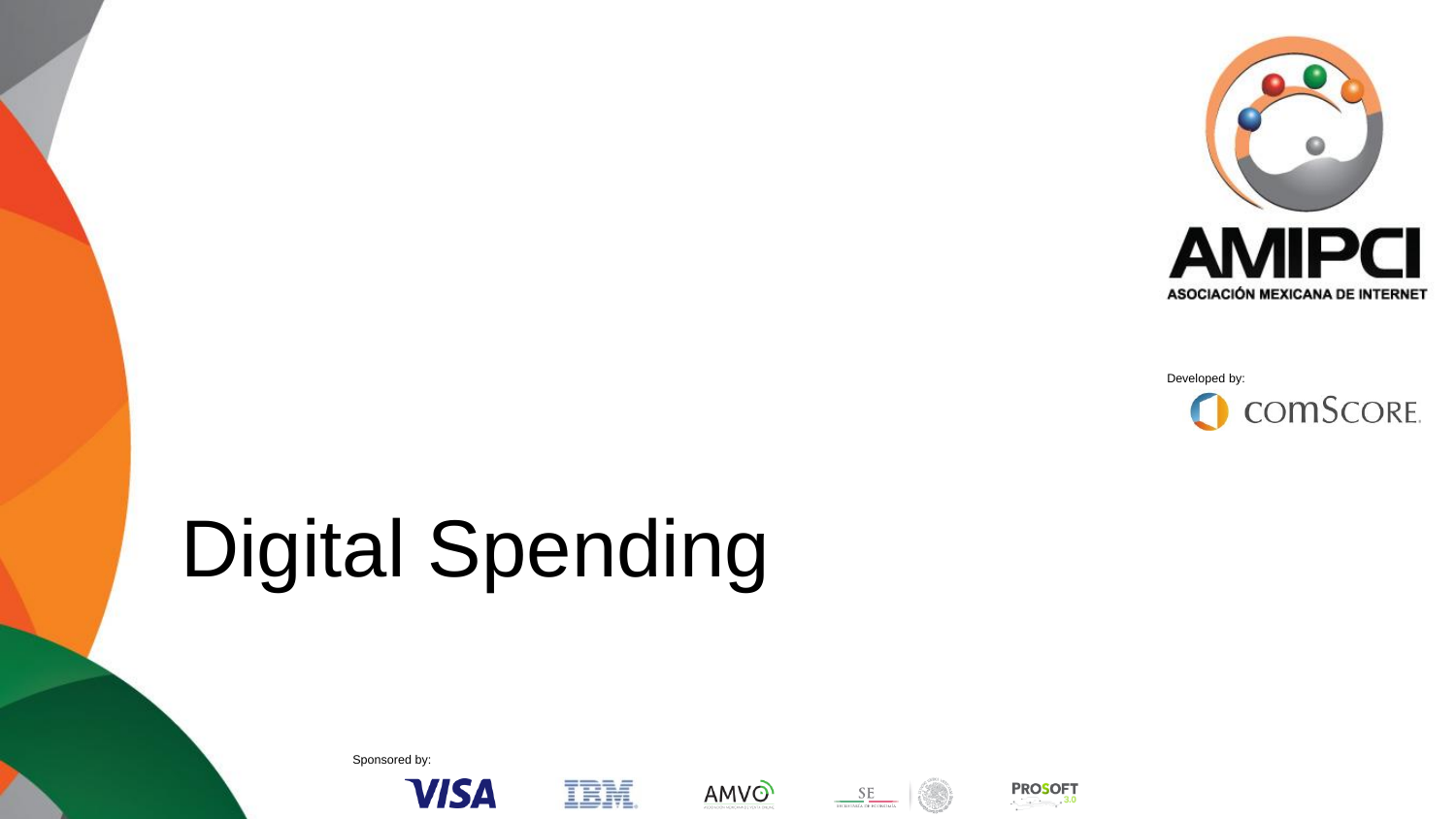**The three top categories purchased online were Apparel & Accessories, Digital Downloads, and Event Tickets; the most money was spent within the Computer and Furniture categories (excluding travel).**

| The percentages can not be added<br>because of duplication |                                                        | <b>Category Purchase Incidence</b> |     |     | Average Quarterly Spend MXN*                                  |  |                                                                                                                                                                                                                                           |
|------------------------------------------------------------|--------------------------------------------------------|------------------------------------|-----|-----|---------------------------------------------------------------|--|-------------------------------------------------------------------------------------------------------------------------------------------------------------------------------------------------------------------------------------------|
|                                                            |                                                        |                                    |     |     | Average quarterly spend across<br>categories excluding travel |  | \$5,575                                                                                                                                                                                                                                   |
|                                                            | <b>Apparel &amp; Accessories</b>                       |                                    |     | 53% |                                                               |  | \$1,383                                                                                                                                                                                                                                   |
|                                                            | <b>Digital Downloads</b>                               |                                    |     | 49% |                                                               |  | \$581                                                                                                                                                                                                                                     |
|                                                            | <b>Event Tickets</b>                                   |                                    | 35% |     |                                                               |  | \$1,179                                                                                                                                                                                                                                   |
|                                                            | Video Games, Consoles & Accessories                    |                                    | 23% |     |                                                               |  | \$1,555                                                                                                                                                                                                                                   |
|                                                            | Books & Magazines (physical copies only)               |                                    | 21% |     |                                                               |  | \$480                                                                                                                                                                                                                                     |
|                                                            | Toys & Hobbies                                         |                                    | 20% |     |                                                               |  | \$1,086                                                                                                                                                                                                                                   |
|                                                            | Music, Movies & Videos (physical copies only)          |                                    | 19% |     |                                                               |  | \$448                                                                                                                                                                                                                                     |
|                                                            | <b>Computer Software (excluding PC Games)</b>          |                                    | 19% |     |                                                               |  | \$922                                                                                                                                                                                                                                     |
|                                                            | <b>Furniture, Appliances &amp; Equipment</b>           |                                    | 19% |     |                                                               |  | \$2,643                                                                                                                                                                                                                                   |
|                                                            | <b>Consumer Electronics (excluding PC Peripherals)</b> |                                    | 18% |     |                                                               |  | \$1,652<br>Q3. Please take a close look at the table below. Under each category, enter the amount of money in pesos you spent online in the first 3 months of the year, January 2015 - March 2015, from each type of device you have used |

**Category purchased and Amount Spent Across All Devices**



**COMSCORE** 

respondents (n=1,243); \*Actual base size for the mean of each category varies and is determined by the incidence of that category.







Developed by: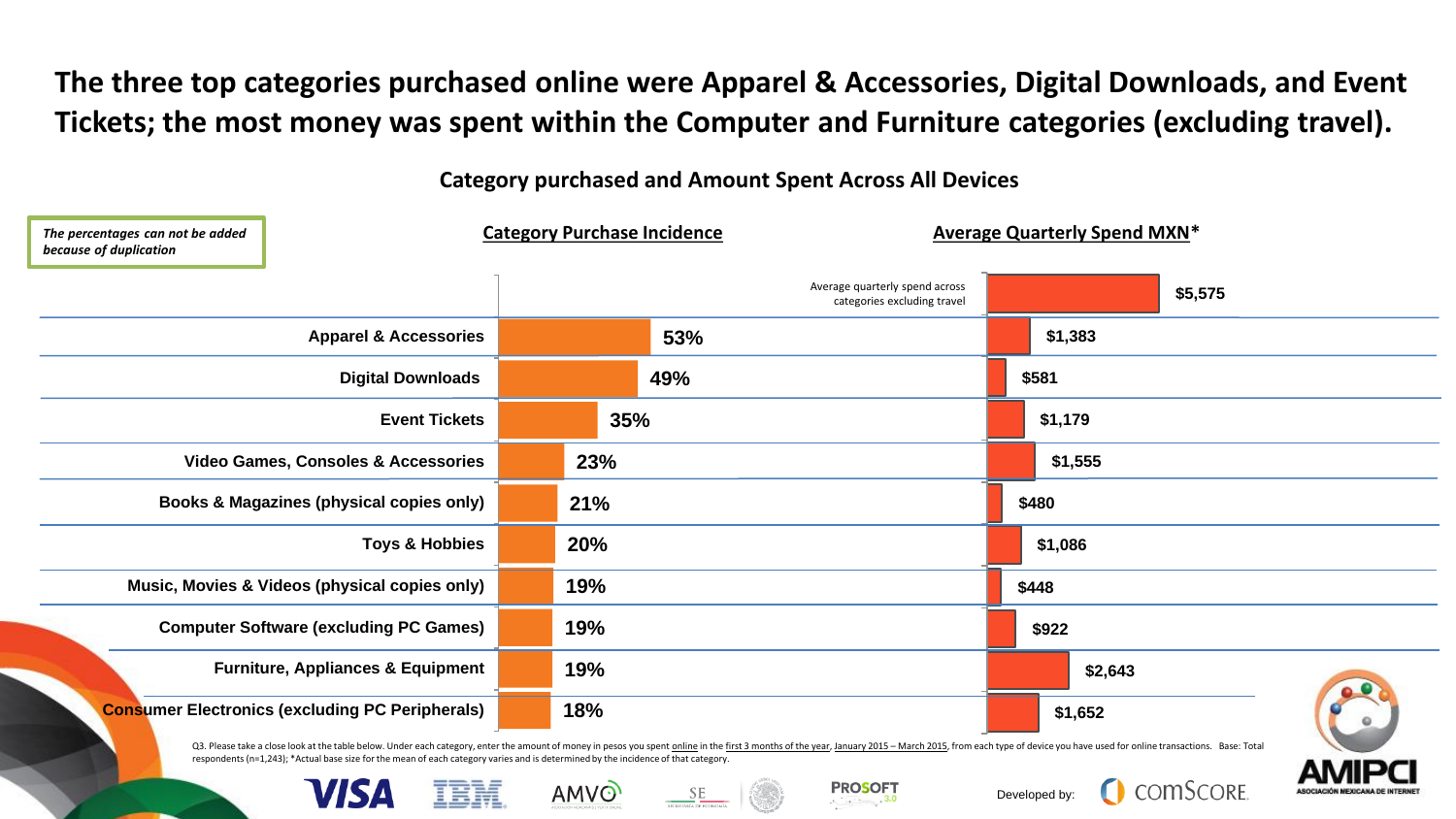**Three in ten shoppers made a travel purchase in the past three months. The highest average spend was MXN\$9,284, almost 67% above the average of other non-travel-related categories.**

| The percentages can not be added                                                                                                                                                                                                                                                                                                                                                 |                                |     | <b>Category Purchase Incidence</b>                            | Average Quarterly Spend MXN* |                              |  |  |
|----------------------------------------------------------------------------------------------------------------------------------------------------------------------------------------------------------------------------------------------------------------------------------------------------------------------------------------------------------------------------------|--------------------------------|-----|---------------------------------------------------------------|------------------------------|------------------------------|--|--|
| because of duplication                                                                                                                                                                                                                                                                                                                                                           |                                |     | Average quarterly spend across<br>categories excluding travel |                              | \$5,575                      |  |  |
|                                                                                                                                                                                                                                                                                                                                                                                  | <b>Sport &amp; Fitness</b>     |     | 18%                                                           |                              | \$1,340                      |  |  |
| Jewelry & Watches                                                                                                                                                                                                                                                                                                                                                                |                                |     | 17%                                                           |                              | \$1,735                      |  |  |
| <b>Computers / Peripherals / PDAs</b>                                                                                                                                                                                                                                                                                                                                            |                                |     | 17%                                                           |                              | \$3,714                      |  |  |
|                                                                                                                                                                                                                                                                                                                                                                                  | <b>Consumer Packaged Goods</b> |     | 14%                                                           |                              | \$858                        |  |  |
| General Services (photo printing, shipping, etc.)                                                                                                                                                                                                                                                                                                                                |                                |     | 14%                                                           |                              | \$1,523                      |  |  |
| <b>Office Supplies</b>                                                                                                                                                                                                                                                                                                                                                           |                                |     | 11%                                                           |                              | \$1,449                      |  |  |
| <b>Flowers, Greetings &amp; Misc. Gifts</b>                                                                                                                                                                                                                                                                                                                                      |                                | 10% |                                                               |                              | \$560                        |  |  |
|                                                                                                                                                                                                                                                                                                                                                                                  | Home & Garden                  |     | 7%                                                            |                              | \$1,210                      |  |  |
|                                                                                                                                                                                                                                                                                                                                                                                  | Other category not listed      |     | 13%                                                           |                              | \$2,143                      |  |  |
|                                                                                                                                                                                                                                                                                                                                                                                  | <b>Travel</b>                  |     | 30%                                                           |                              | \$9,284                      |  |  |
| Q3. Please take a close look at the table below. Under each category, enter the amount of money in pesos you spent online in the first 3 months of the year, January 2015 - March 2015, from each type of device you have used<br>Base: Total respondents (n=1,243); *Actual base size for the mean of each category varies and is determined by the incidence of that category. |                                |     |                                                               |                              |                              |  |  |
|                                                                                                                                                                                                                                                                                                                                                                                  |                                |     | <b>PROSOFT</b><br>AMVO<br>$S_{\text{secultability}}$          |                              | C COMSCORE.<br>Developed by: |  |  |

#### **Category Purchased and Amount Spent Across All Devices (continued)**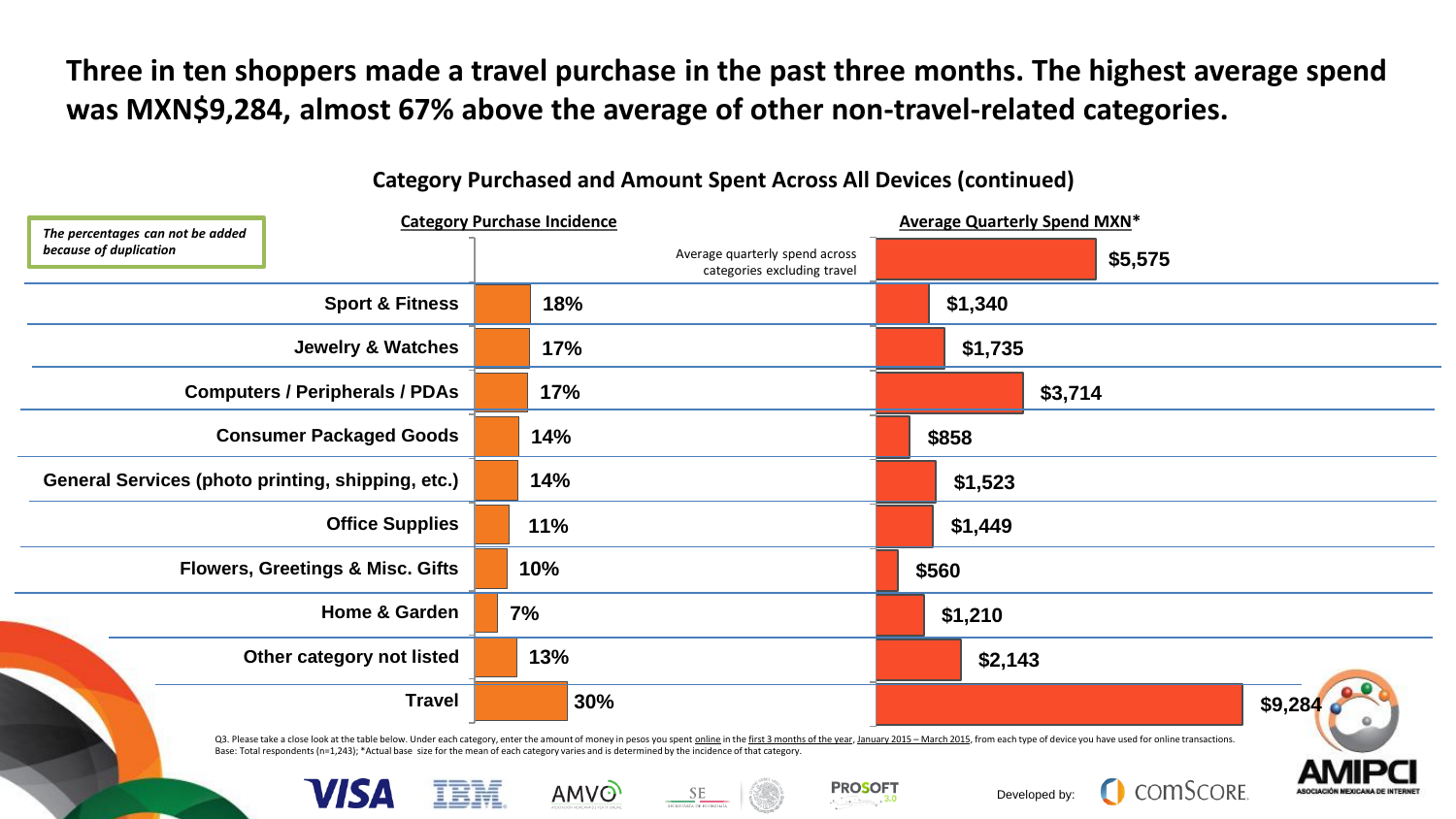

Developed by: C COMSCORE.

## Payments & Transactions









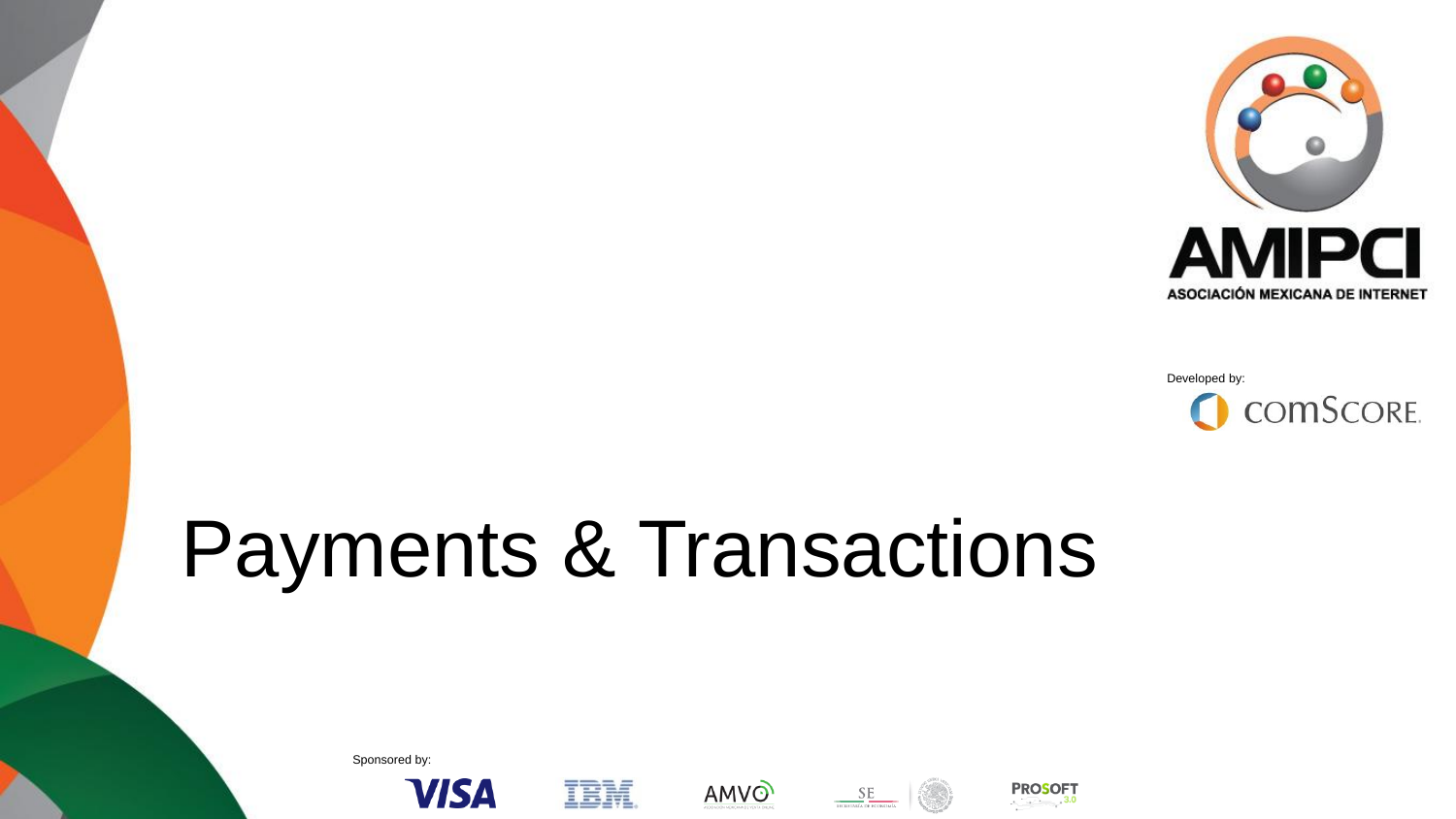### **Funding payments from a bank account (Credit Card, Debit Card, PayPal, MercadoPago, SafetyPay and Bank Transfer) dominate in Mexico**

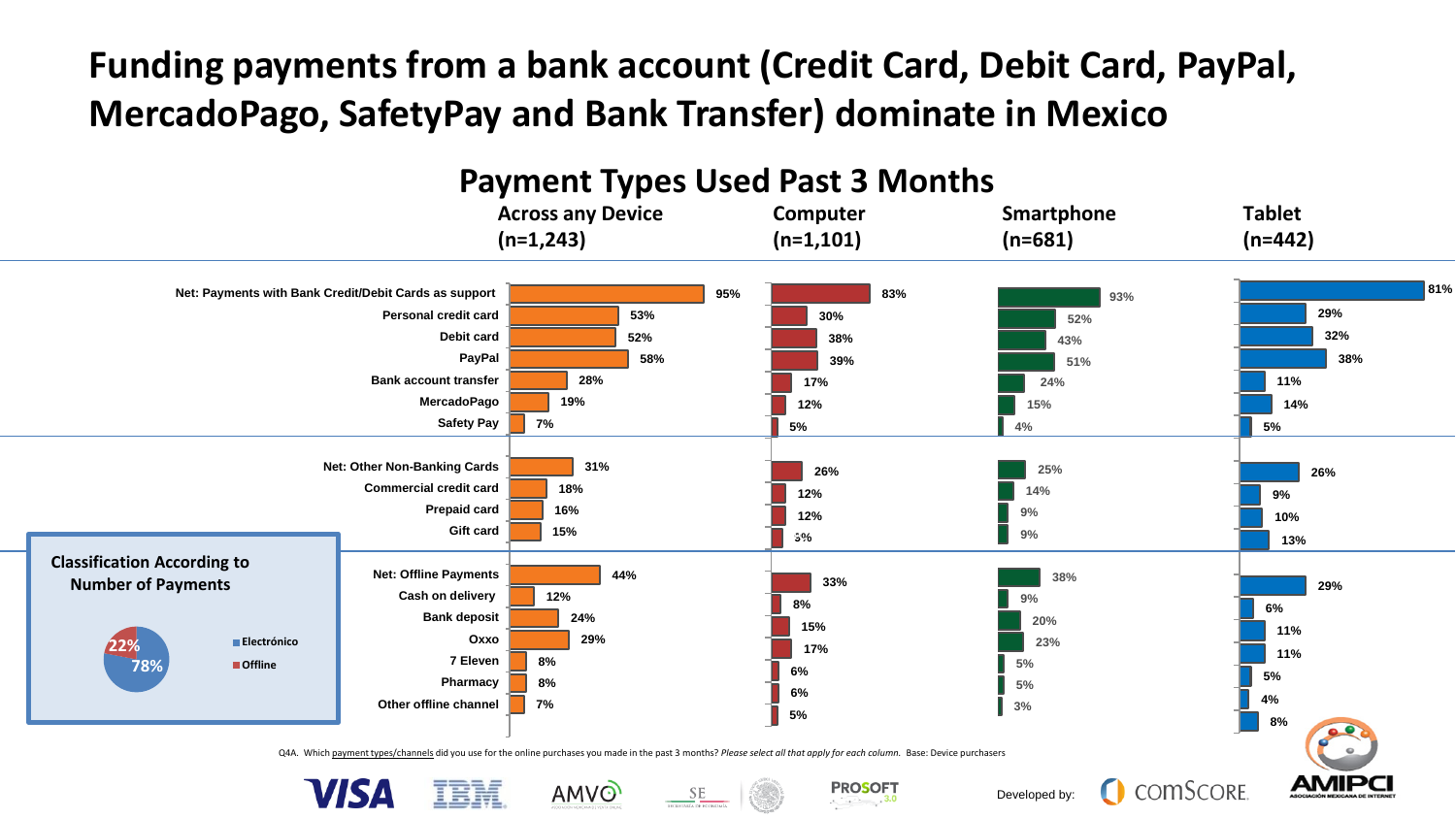### **Security concerns are the leading reason for not storing information with online retailers.**

**Reasons for Not Storing Credit/Debit Information with Online Merchants**

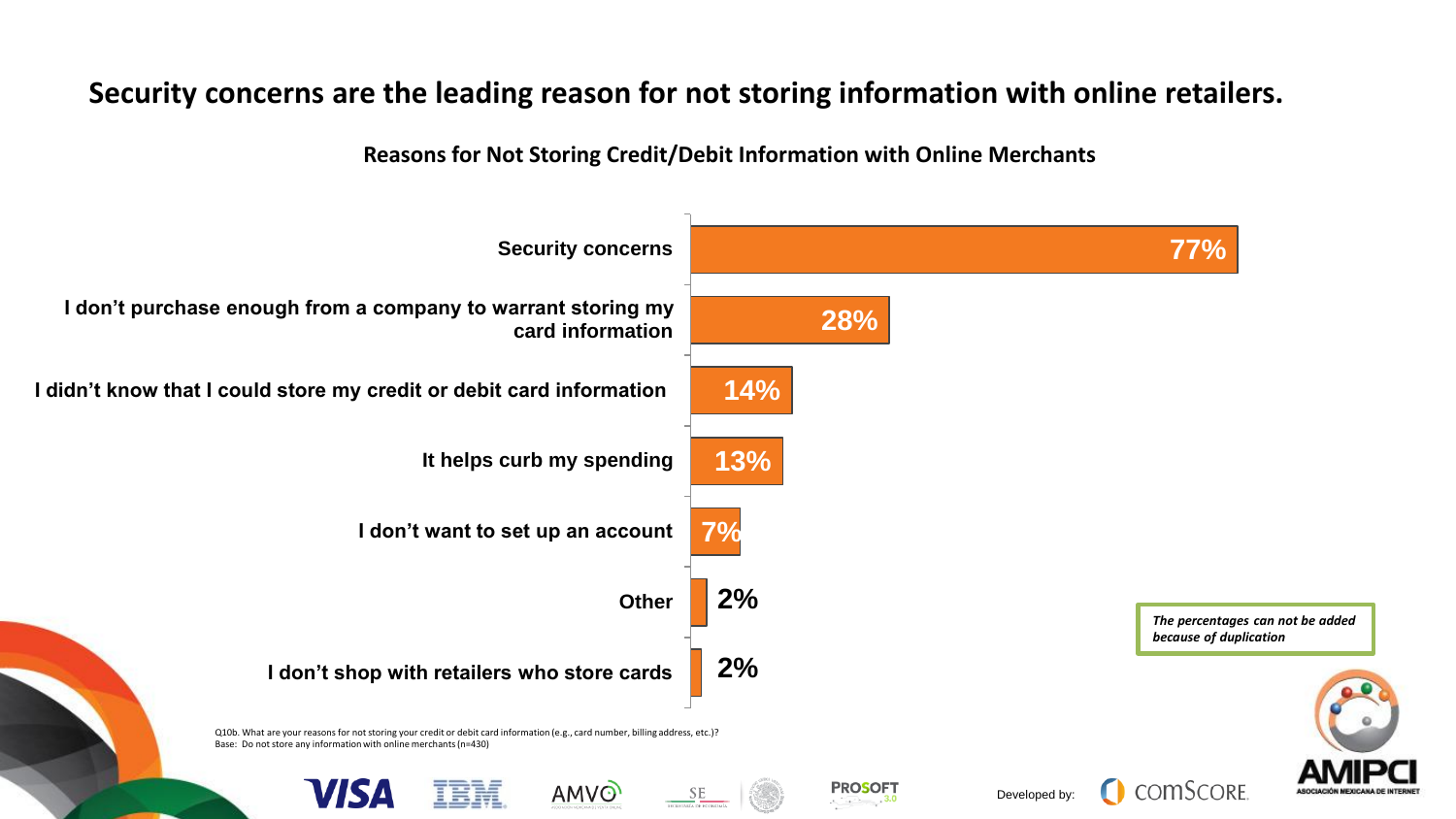



## Digital Shopping Experiences









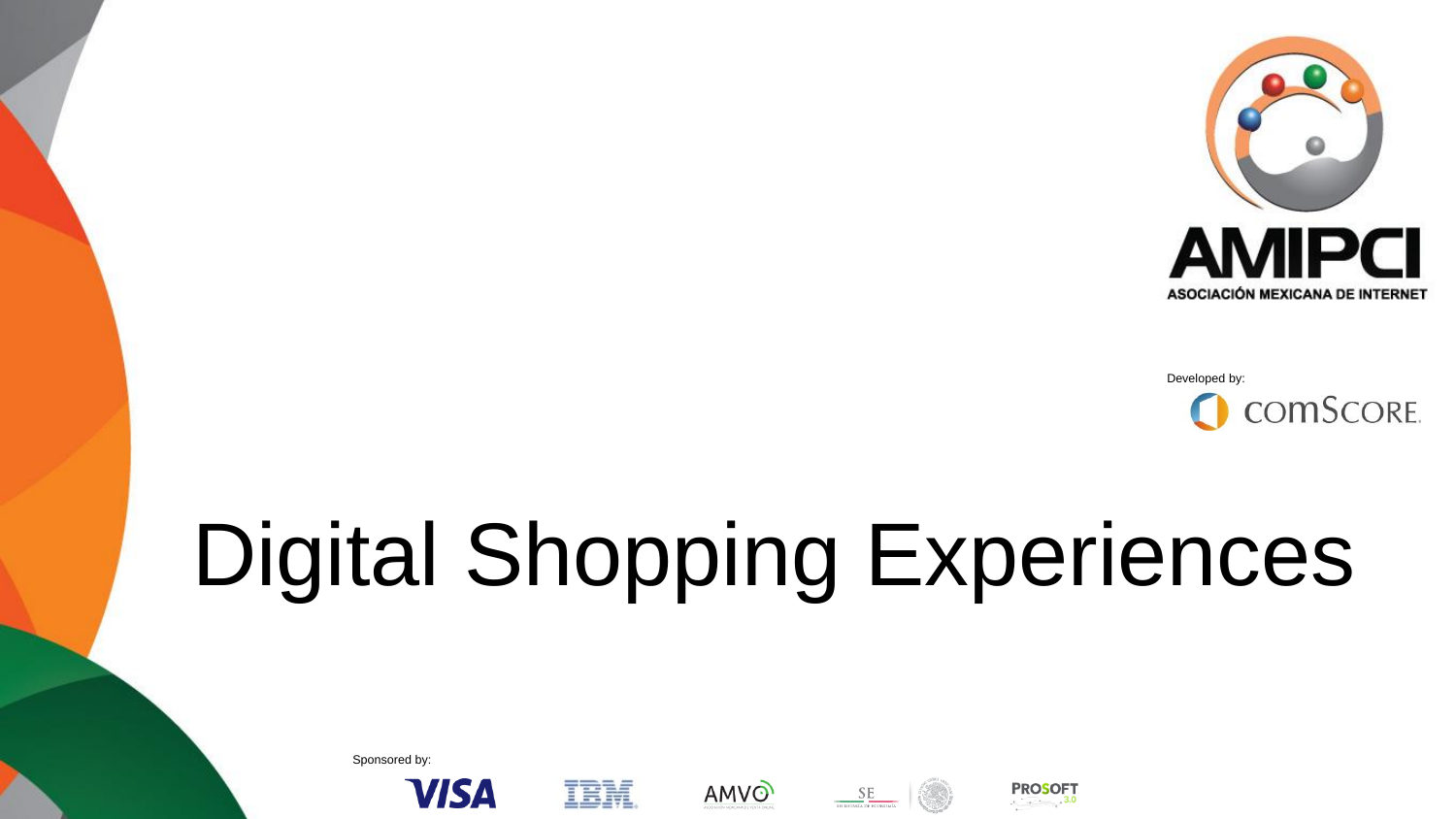### **Shoppers are highly satisfied with shopping both online and in a physical store.**

**Shoppers 35 years and older are more satisfied with online shopping in general, smartphone shopping and shopping in a physical store than those 18-34.**



### **Satisfaction with Shopping**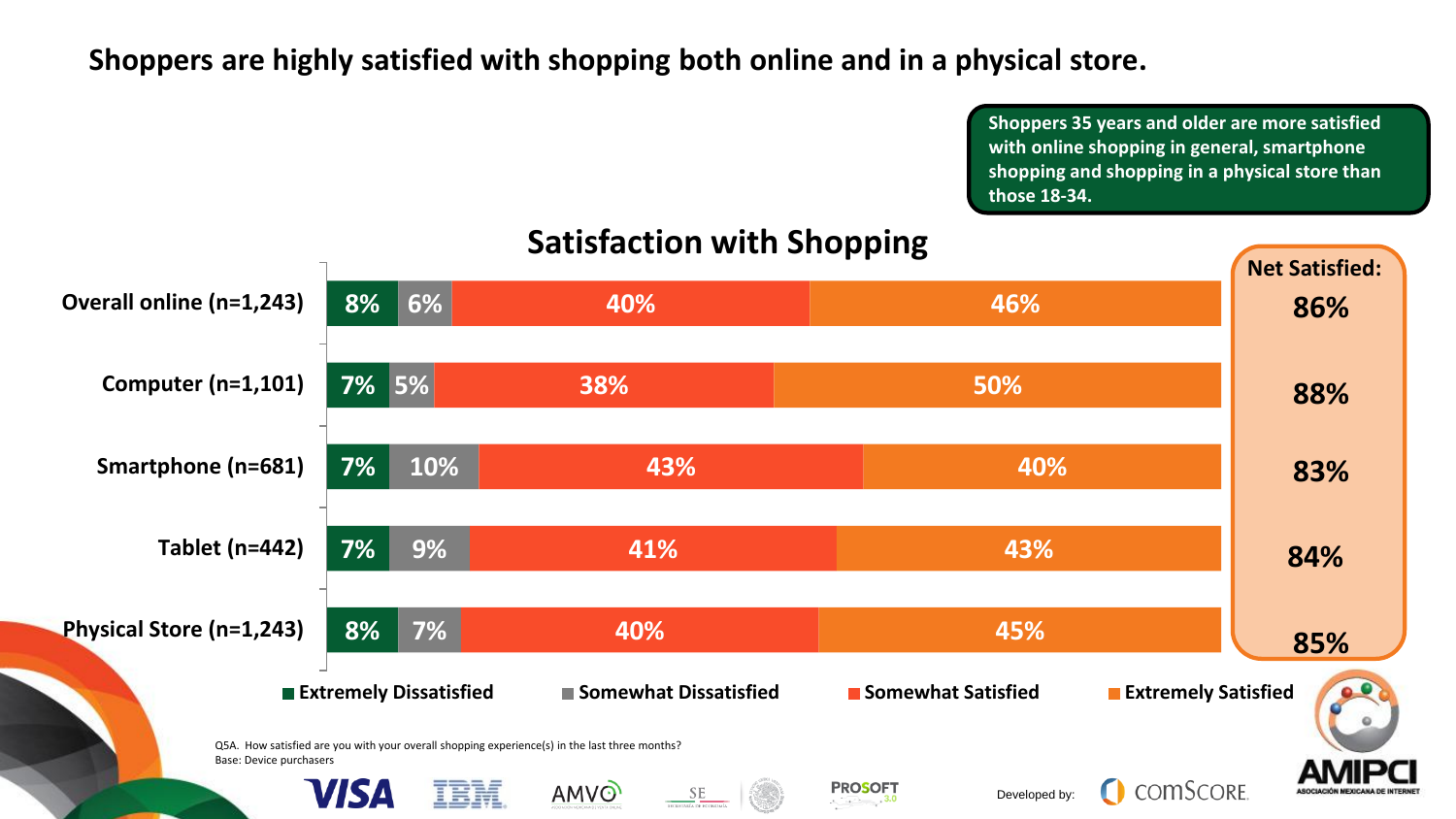**The majority of all shoppers are likely to purchase across devices; however, intent is highest on a computer and lowest on a smartphone.**

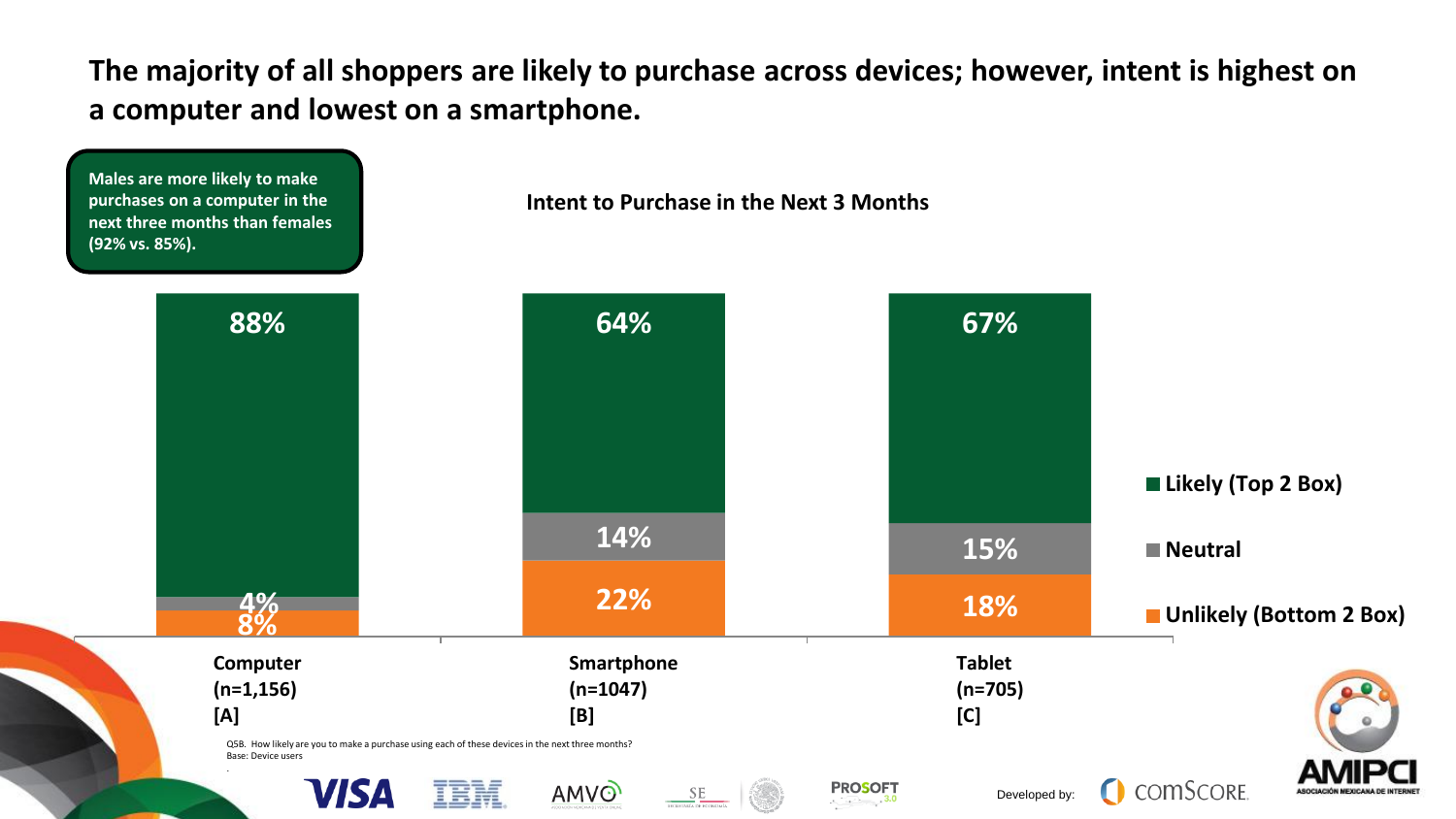



## Mobile Shopping Experiences











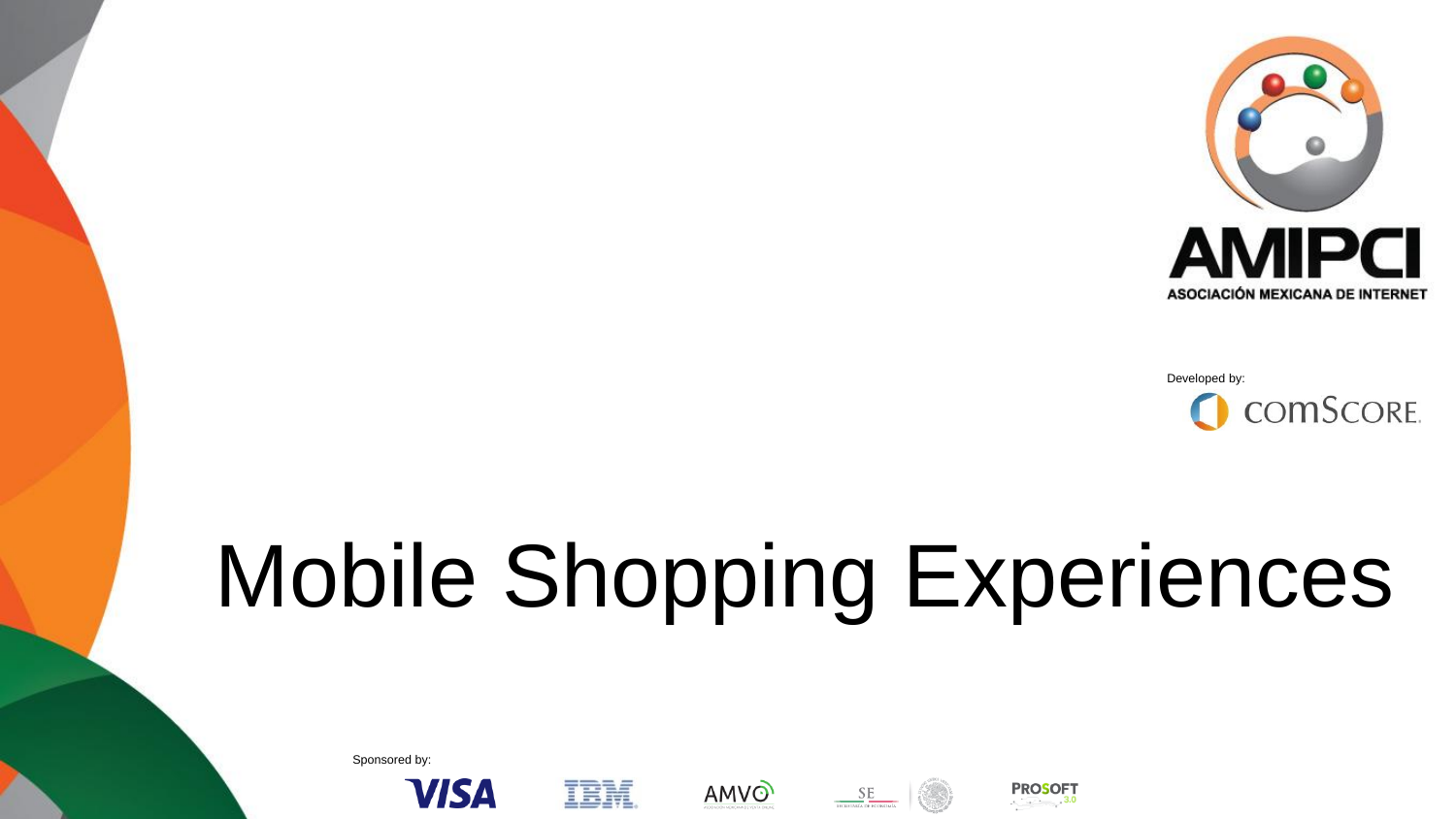### **Mobile device purchasers indicate they do so because of time-saving applications and the ability to access the Internet from anywhere and anytime compared with a computer.**

| The percentages can not be added<br>because of duplication                                                                           | <b>Reasons for Device Choice for Online Purchases</b> | (49% vs. 33%).              | a Smartphone (45% vs. 36%) and Tablet |
|--------------------------------------------------------------------------------------------------------------------------------------|-------------------------------------------------------|-----------------------------|---------------------------------------|
|                                                                                                                                      | Computer<br>$(n=1,101)$ [A]                           | Smartphone<br>$(n=681)$ [B] | <b>Tablet</b><br>$(n=442)$ [C]        |
| Easy to make purchases on this device                                                                                                | 73%                                                   | 52%                         | 54%                                   |
| Internet access on this device is fast                                                                                               | 71%                                                   | 46%                         | 46%                                   |
| Easy to compare prices and find the best deal                                                                                        | 68%                                                   | 34%                         | 43%                                   |
| I trust the security online on this device                                                                                           | 67%                                                   | 41%                         | 41%                                   |
| Easy to save my receipts on this device                                                                                              | 65%                                                   | 30%                         | 31%                                   |
| Available special offers/coupons                                                                                                     | 48%                                                   | 41%                         | 35%                                   |
| Available time-saving applications                                                                                                   | 34%                                                   | 65%                         | 50%                                   |
| Able to access the Internet from this device from anywhere and<br>anytime                                                            | 32%                                                   | 75%                         | 50%                                   |
| Other                                                                                                                                | 2%                                                    | 2%                          | 2%                                    |
| None of the above<br>Q7. Why do you use each of the following devices to make purchases online?<br>Base: Total respondents (n=1,243) | 1%<br>AMVO<br>SE                                      | 3%<br><b>PROSOFT</b>        | 3%<br>C COMSCORE.                     |

**Males trust security more than females on**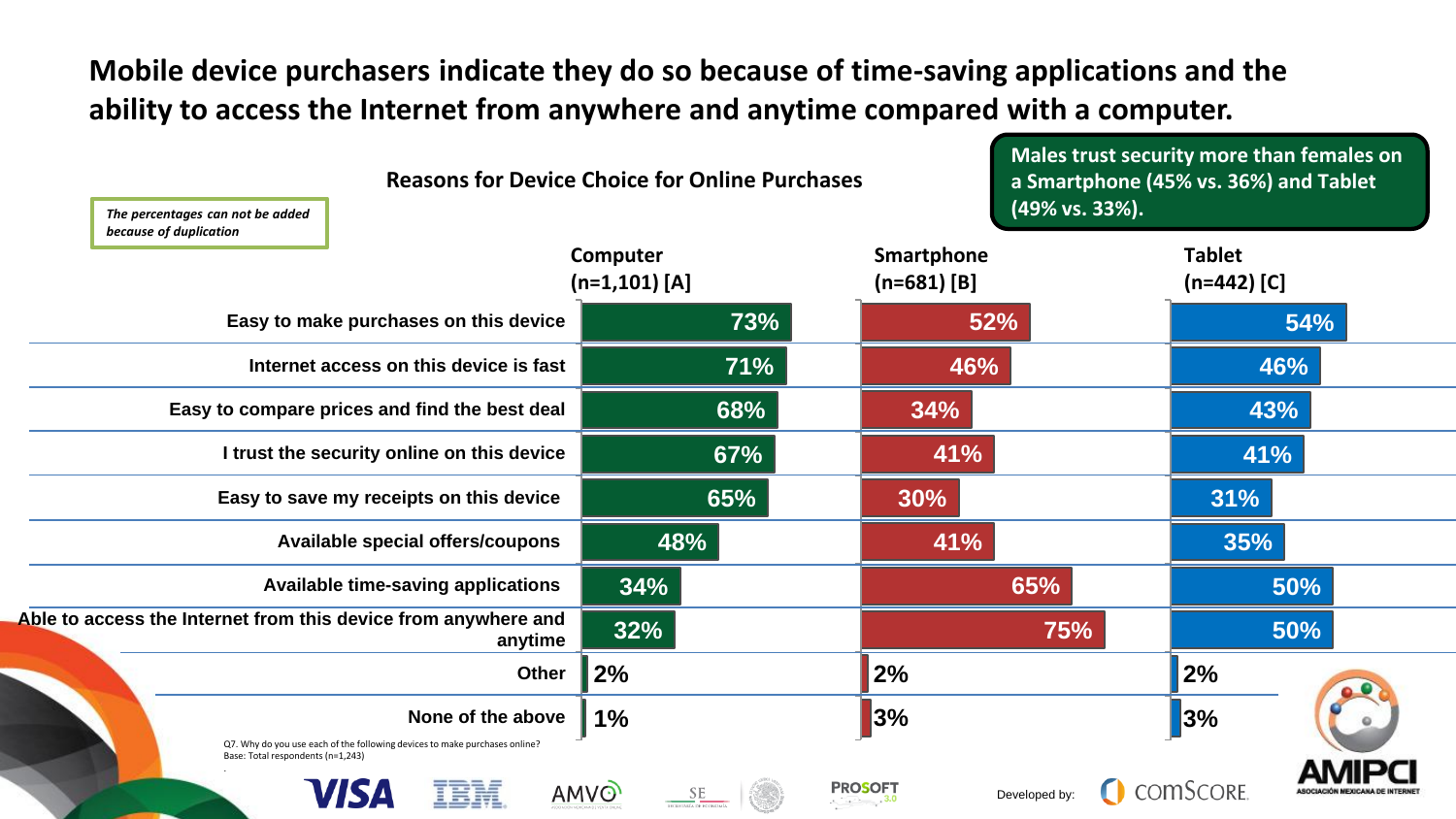### **About three in five mobile device users have used their device to research product details, compare prices, and find nearby stores.**

#### **Shopping Activities Conducted on Mobile Device(s)**

Q8a. Which of the following activities have you conducted on your mobile device? Base: Mobile device users (n=1,103) **63% 62% 59% 50% 45% 44% 37% 26% 24% 1% 4% Researching product details Comparing prices before shopping for an item Finding nearby stores Searching for product reviews/recommendations from a website Comparing prices while shopping for an item in person at a store Accessing deal of the day apps Sharing product recommendations via a social networking site or app Mobile barcode scanning to compare prices Sharing product recommendations via email Other None of the above Shoppers 18-21 use their mobile devices to research product details (71%) more than those who are 22 years and older.**



*The percentages can not be added because of duplication*











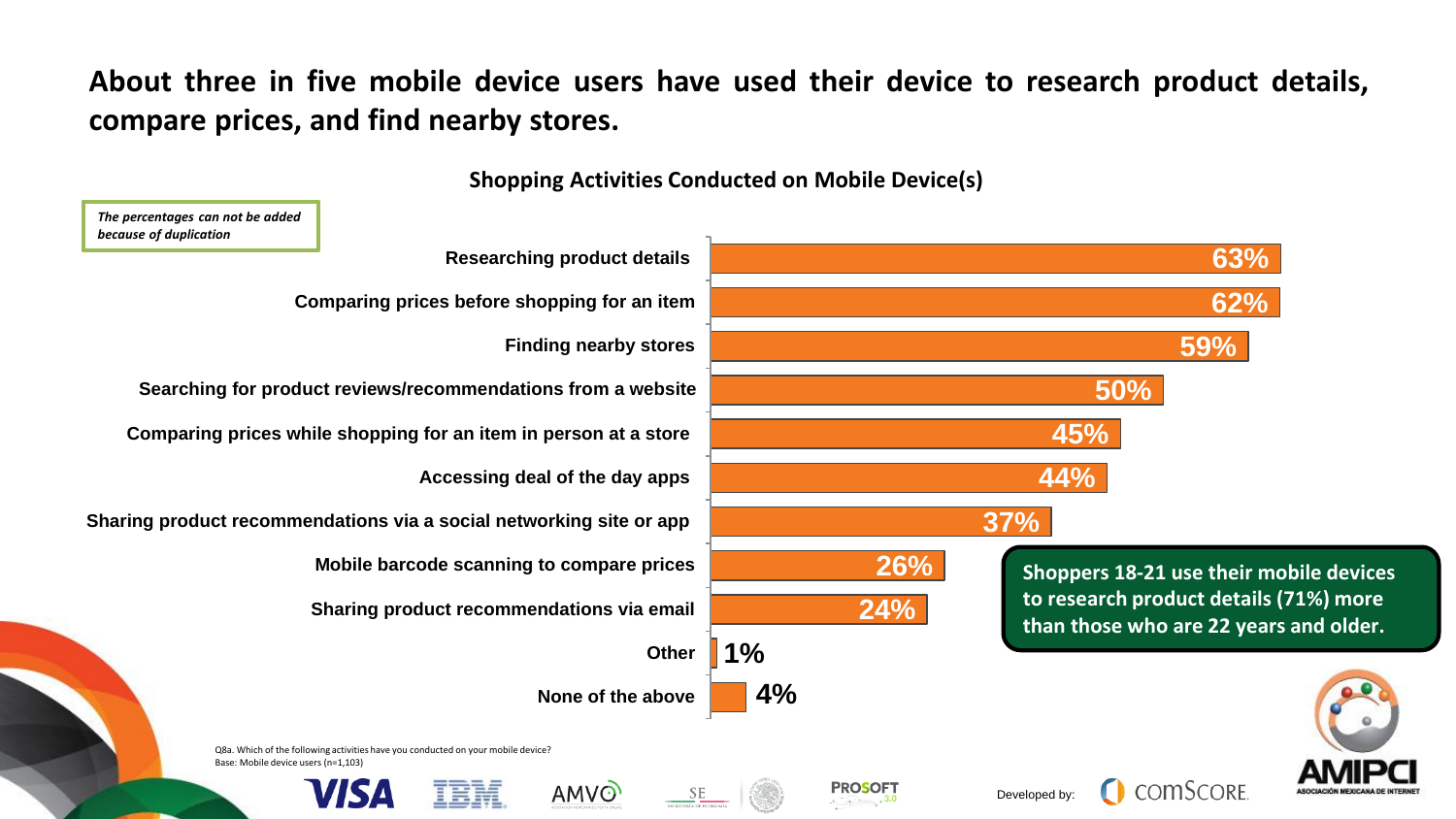### **Over a third of mobile device users say they have purchased products using a mobile app.**

**Mobile Device Transactions Conducted**

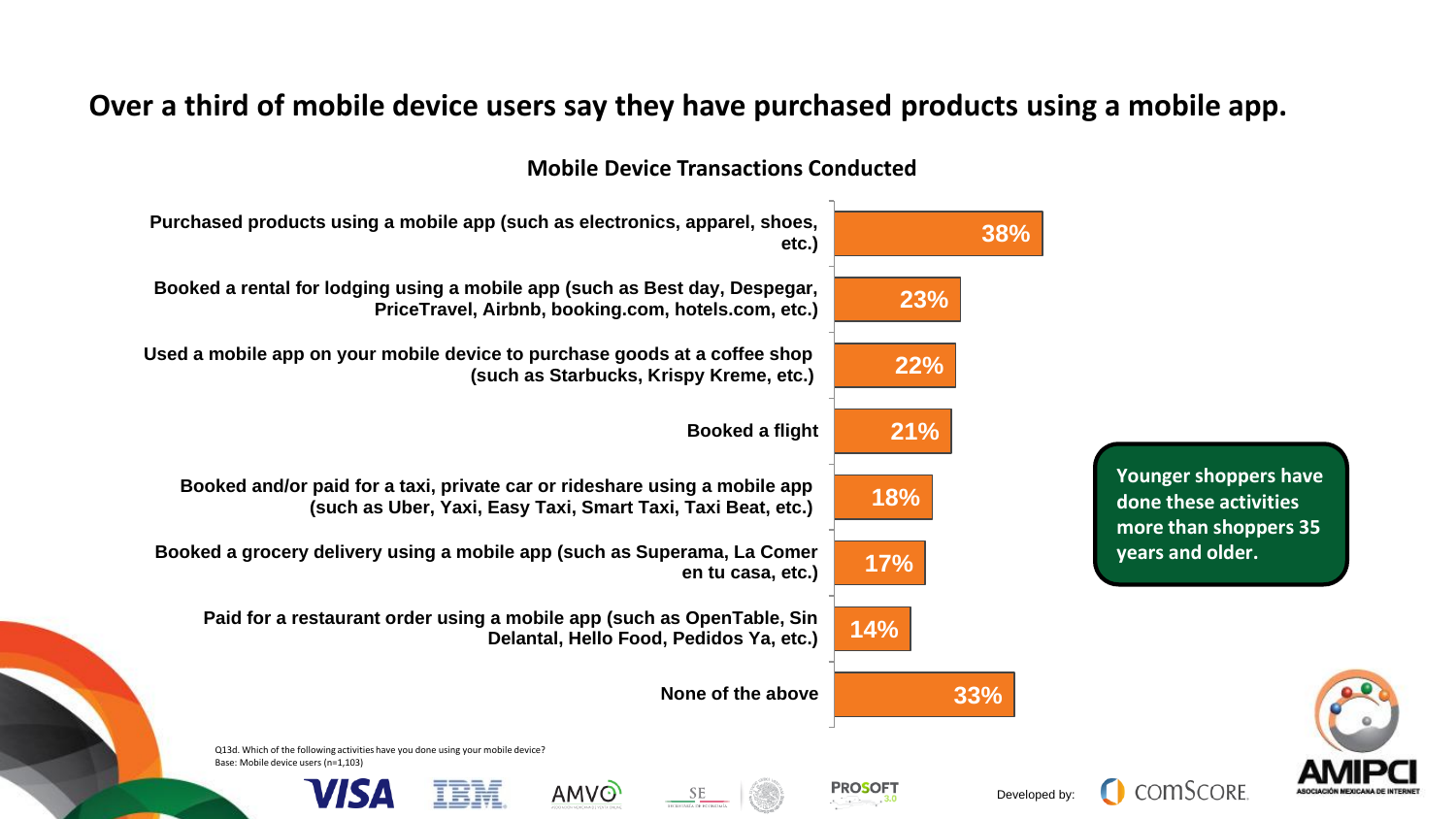### Executive Summary

- **Three-quarters of online Mexicans are online purchasers based on reported purchase activity from January to March 2015**.
	- More than one-half made non-domestic purchases during this period.

AMVO

- The volume of online buyers has grown strongly influenced by the purchase of digital downloads from mobile devices
- **Average quarterly spending across all devices and non-travel categories was MX\$5,575 approximately MXN\$1,860 pesos spent online per month .**
- **Two-thirds of shoppers use a mobile device (smartphone and/or tablet) for their online purchases, with just one-third using a PC device exclusively.**
- Mexicans like using mobile devices for their ease in accessing the Internet, as well as for the ability to use **retailer apps, which can save time.**
	- Seven in ten mobile users have shopped within retailers' apps, and more than one-third have made in-app purchases.

Developed by:

comSc

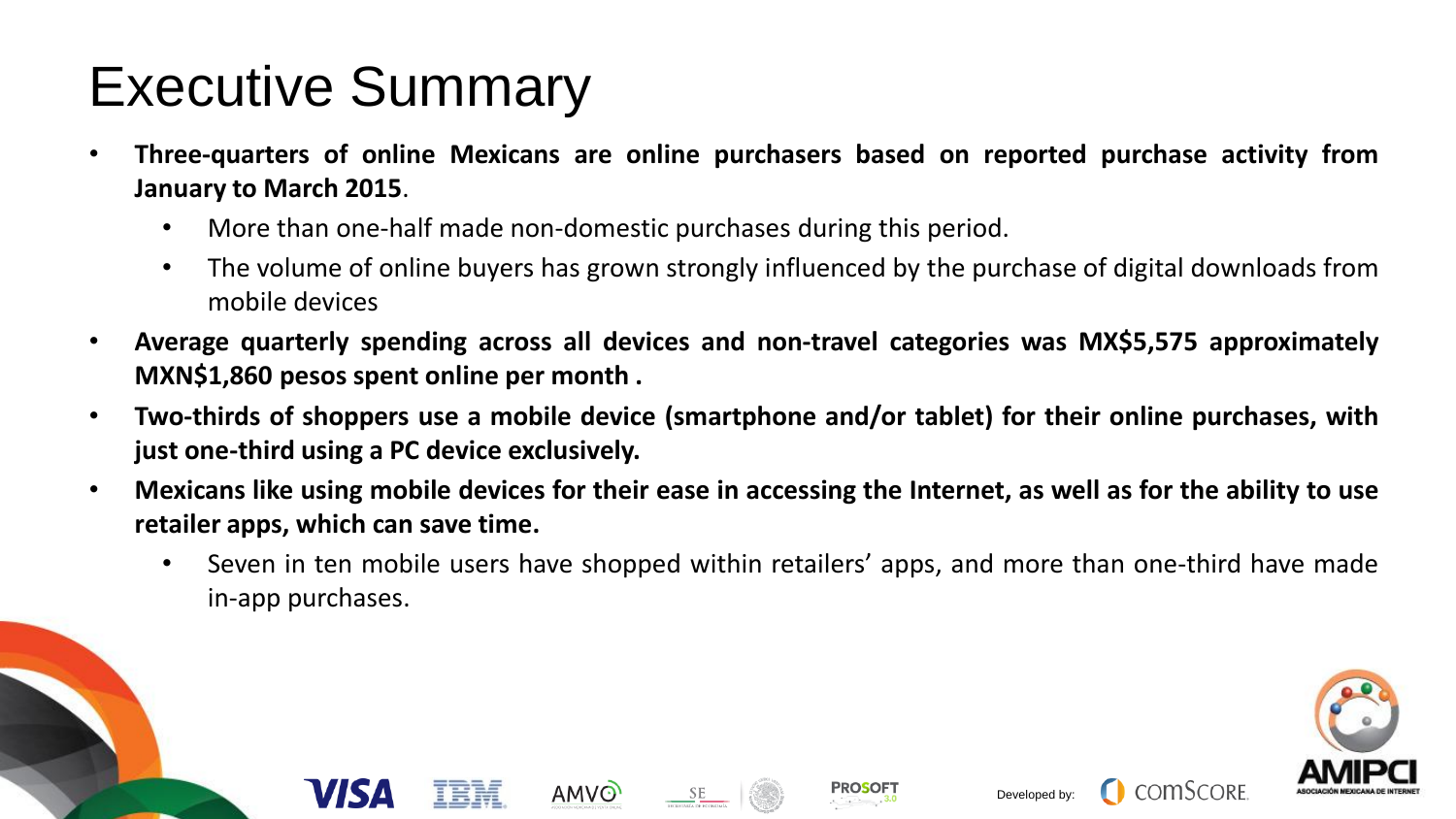### Executive Summary

- **95% of online buyers have used some type of payment funded with bank accounts or credit or debit cards, and 44% also continue using Offline payment methods.**
- **Overall satisfaction with online shopping is high, on par with consumers' satisfaction with shopping in physical stores. Online purchasers are very likely to continue buying online in the future, particularly using a PC.**
	- Shoppers expect their shopping to increase around all holidays except Halloween/*Día de Muertos*. The largest increases are expected around Christmas, HotSale, El Buen Fin, and Mother's day.















**COMSCORE**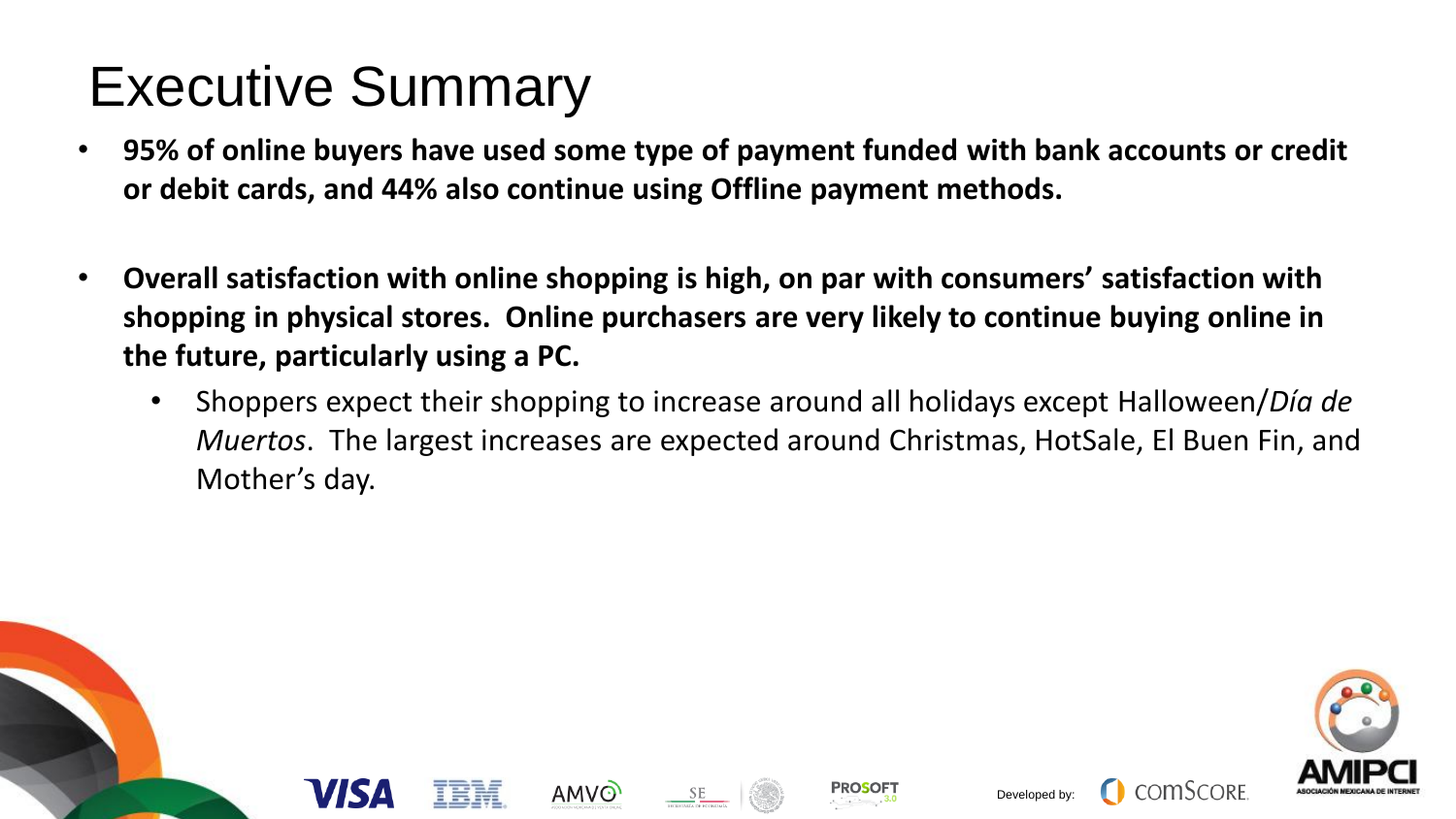

Developed by: C COMSCORE

## Analysis of the retailer's experience











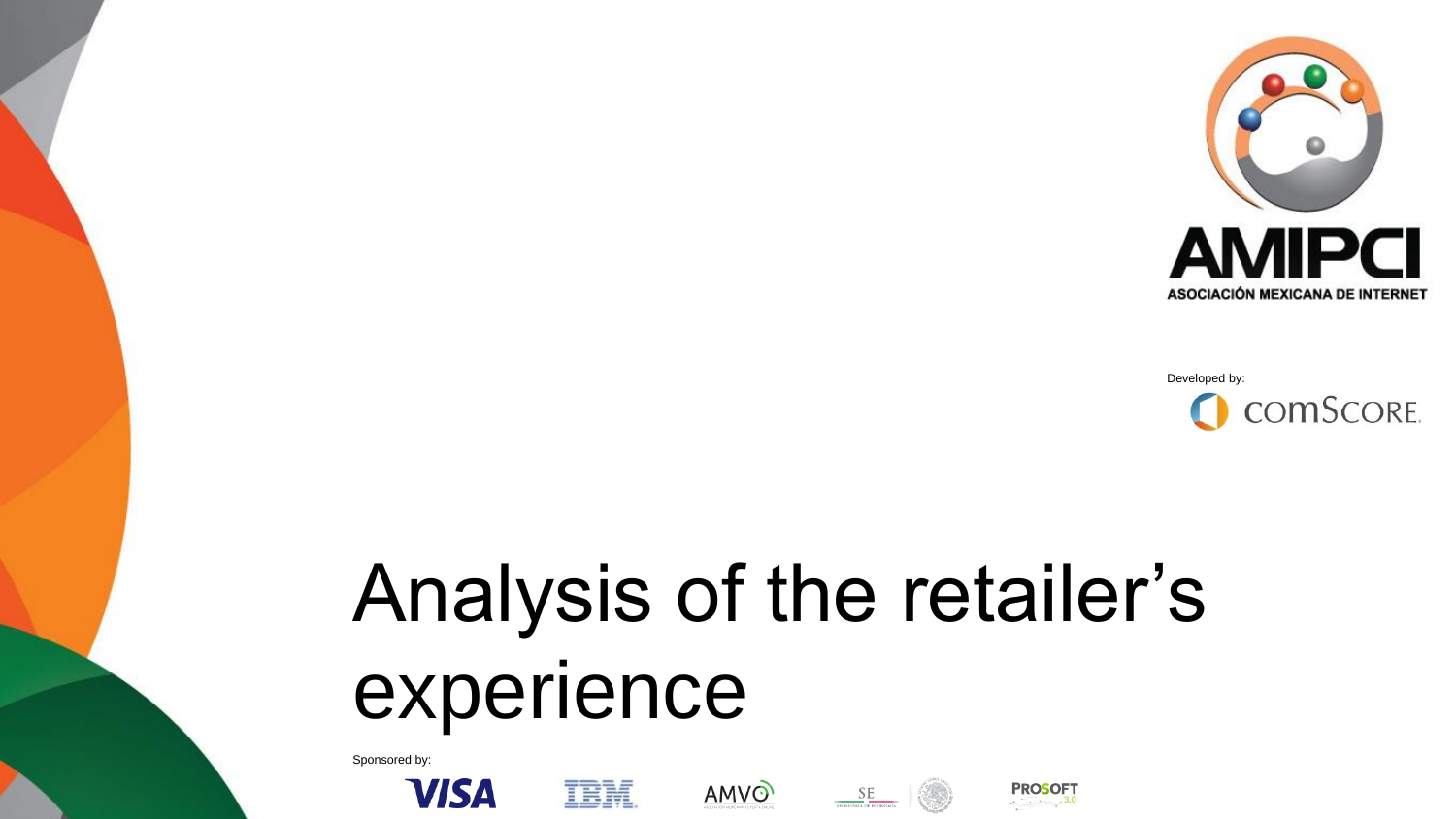### **Table of Contents**

| Objectives & Methodology       | 31 |
|--------------------------------|----|
| E-commerce Landscape           | 32 |
| <b>Website Features</b>        | 36 |
| Digital Marketing & Promotions | 41 |
| <b>Executive Summary</b>       | 44 |

















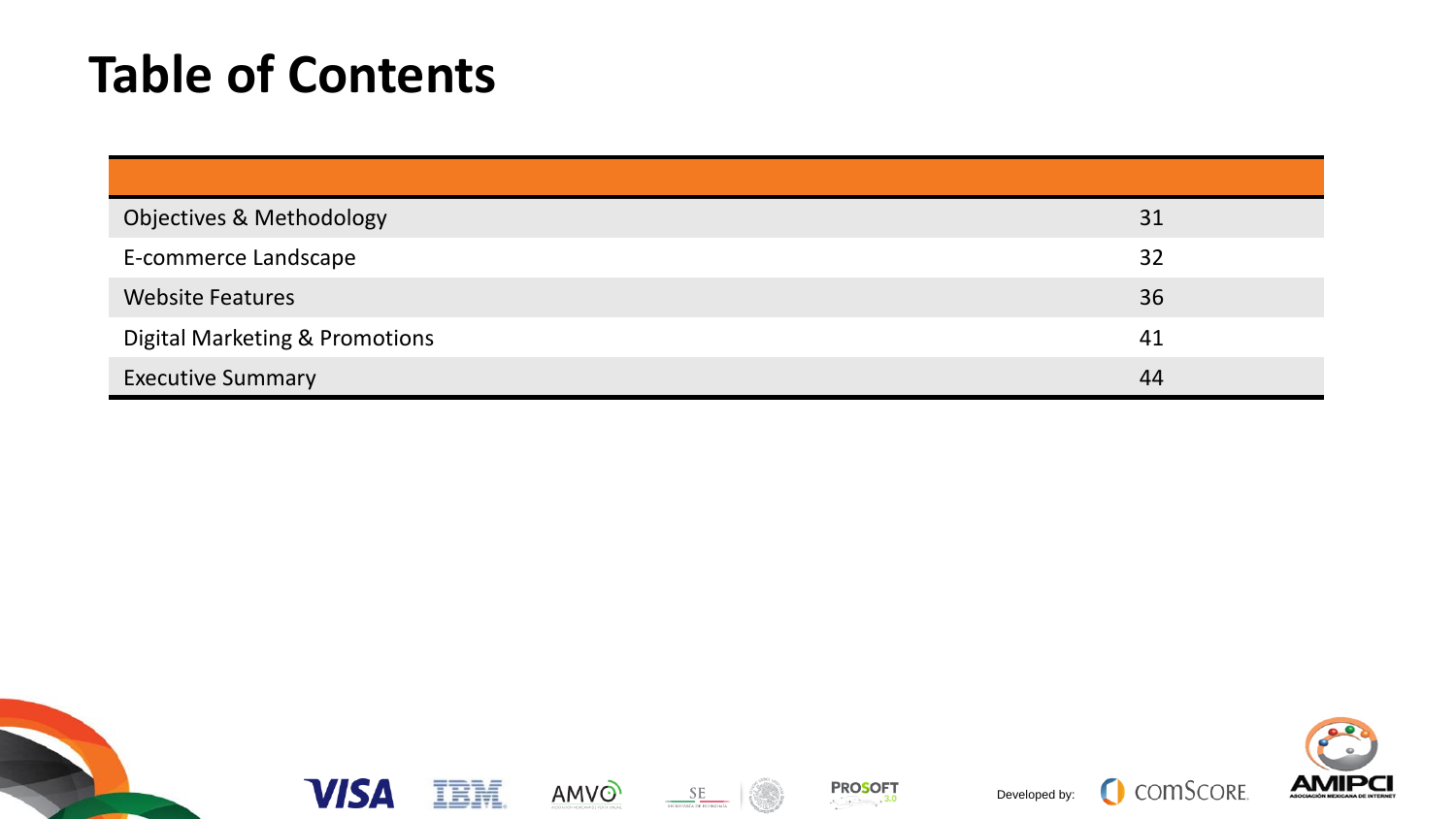### **Objectives & Methodology**

### Research Objectives:

- Quantify the value and volume of e-commerce sales in Mexico
- Understand expected sales increases and decreases around holidays
- Determine payment types accepted
- Determine promotions used by retailers
- Understand website features
- Quantify the value of the physical store versus online store.

### Study Methodology:

- Online merchants were sent an email invitation by AMIPCI with a link to the survey.
- The survey had up to 20 questions and took an average of 10 minutes to complete.
- 75 respondents who work in e-commerce sales completed the survey.

AMVO



Developed by:

**COMSCORE**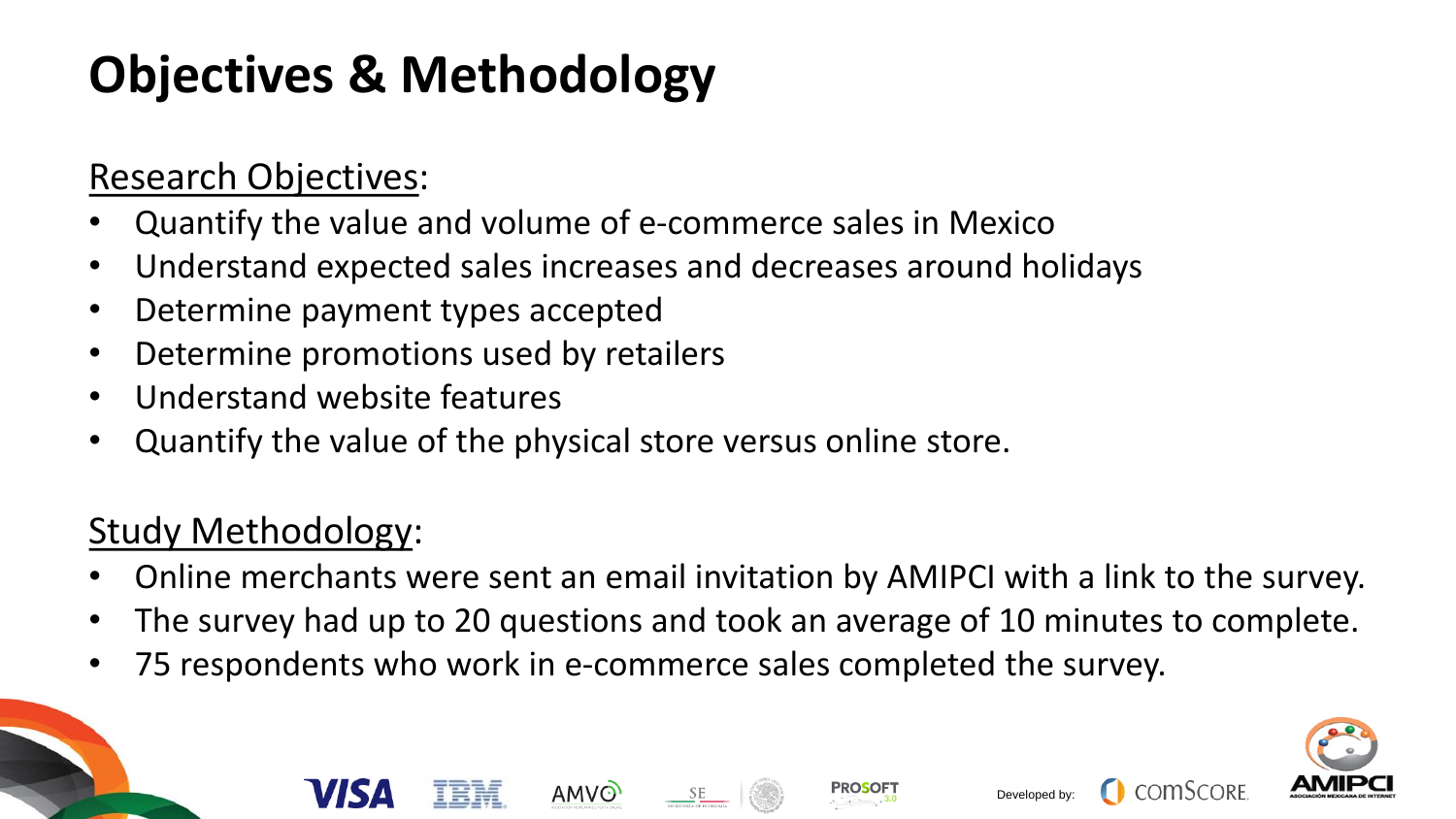

Developed by: C COMSCORE.

## E-commerce Landscape









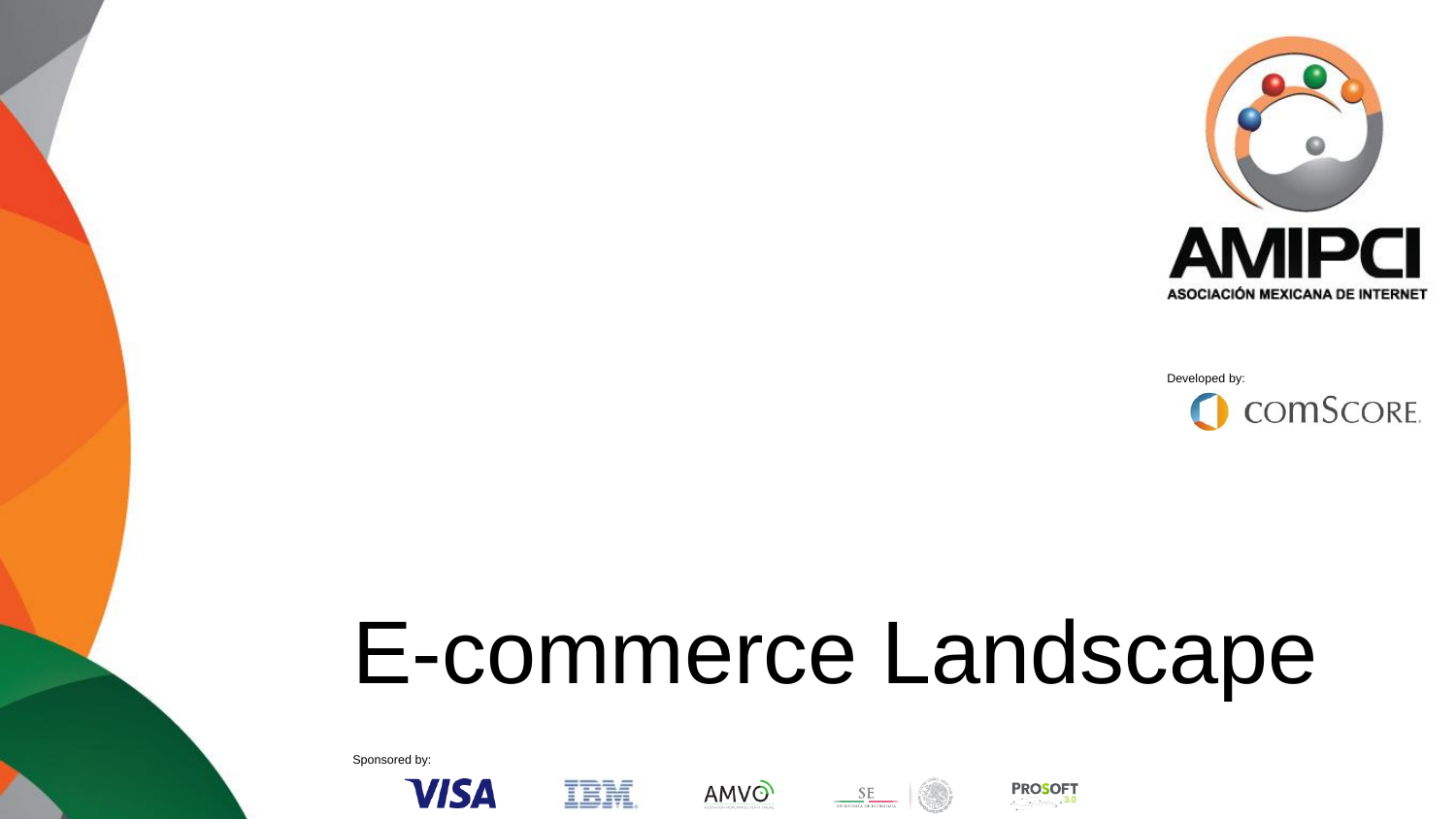### **Apparel, sports & fitness, other and consumer electronics are the top four categories sold among these retailers.**



#### **Categories of goods and services sold online**



Q1. Which of the following categories of goods and services do you or your organization sell online? Base: All retailers (n=75)











**COMSCORE**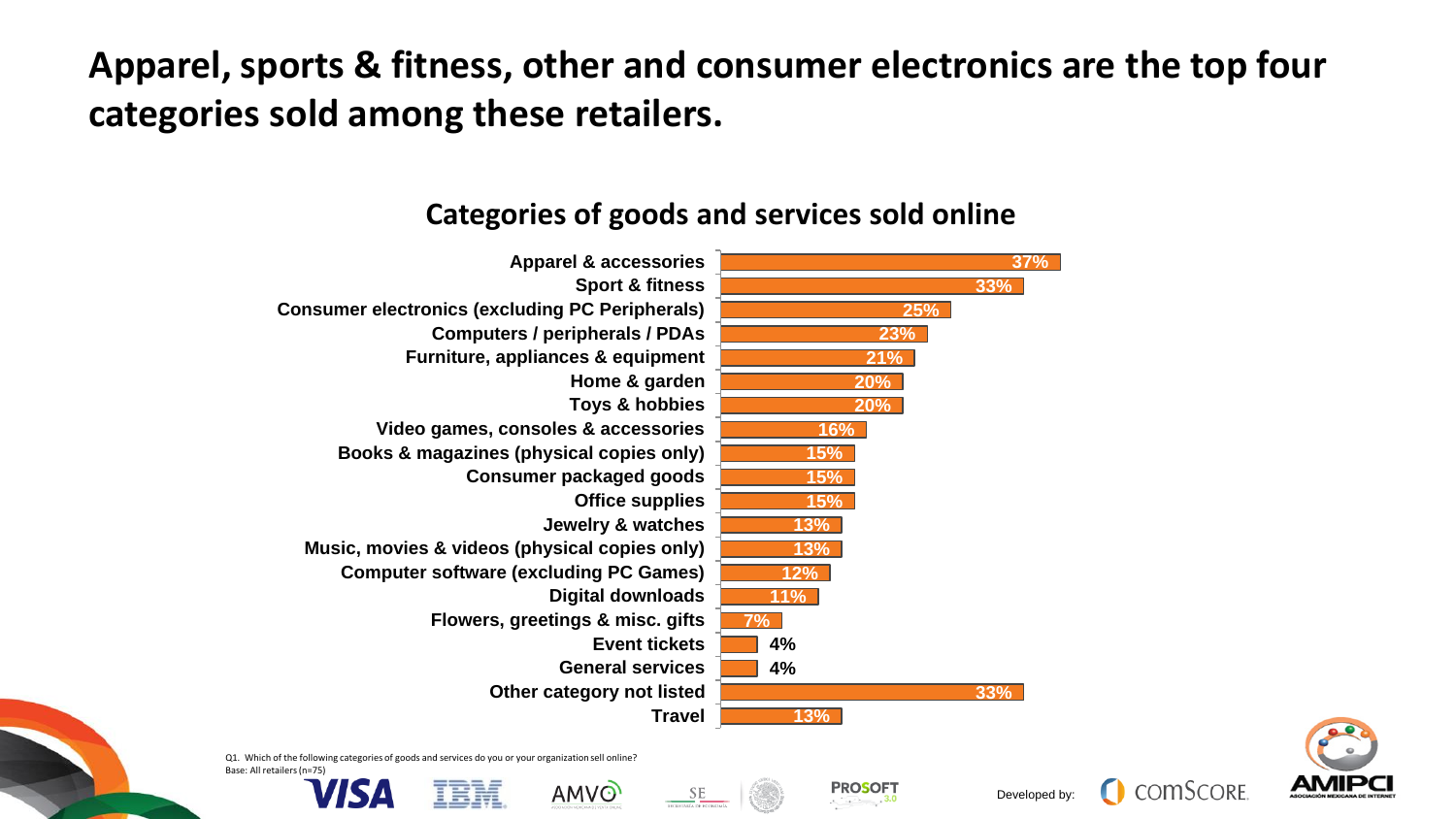**Consumer electronics and computers / peripherals / PDAs represented 40% of the share, and other categories not listed represents a third of the share of online sales in the first quarter of 2015.**



\* Includes the following categories: books, magazines (physical copies only), digital downloads, flowers, greetings & misc. gifts, General services, Jewelry & Watches, music, movies & videos (physical copies only), and toy

AMVO



Developed by

**COMSCORE**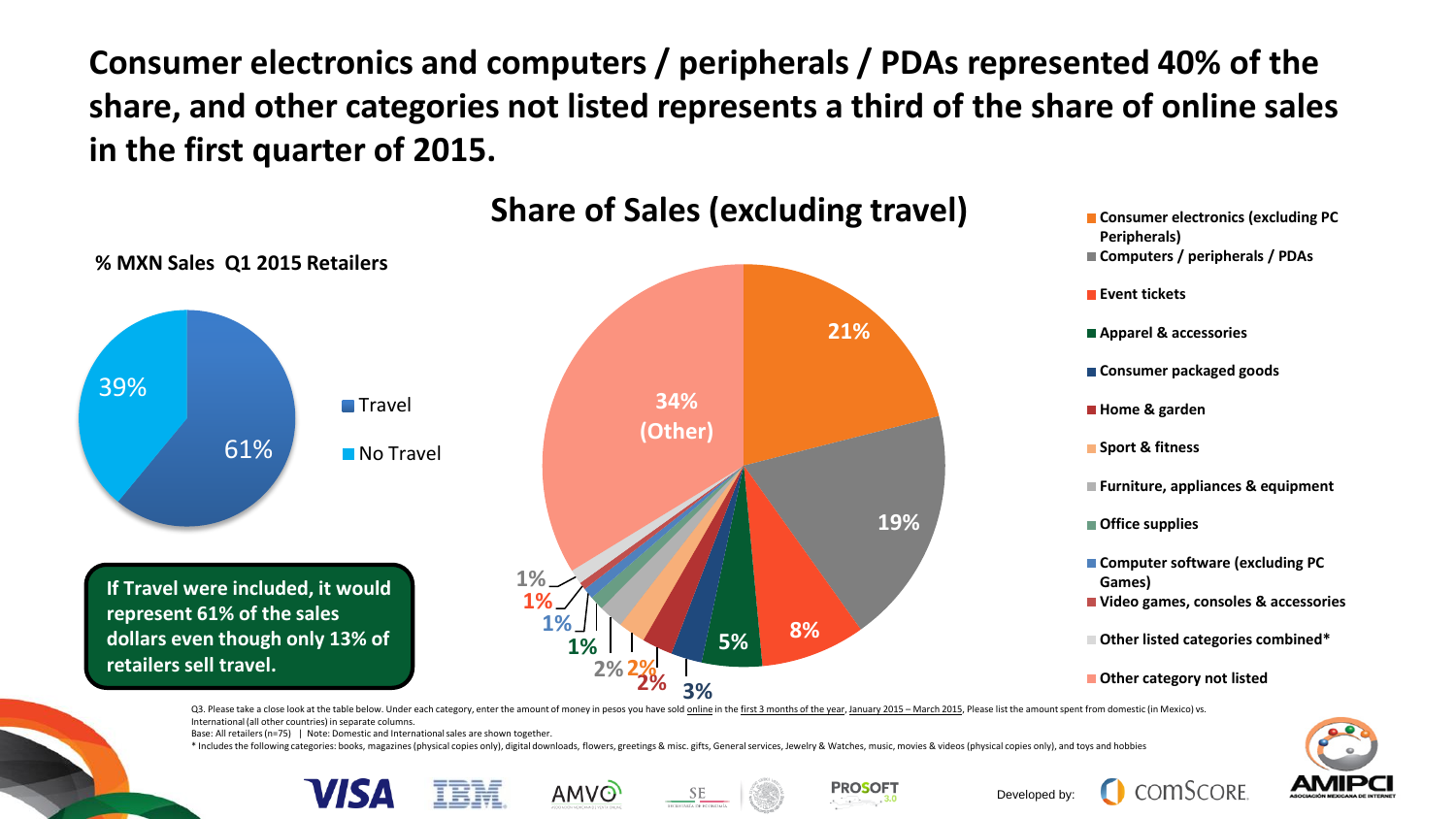### **Retailers expect sales to increase the most around El Buen Fin, Christmas and HotSale.**

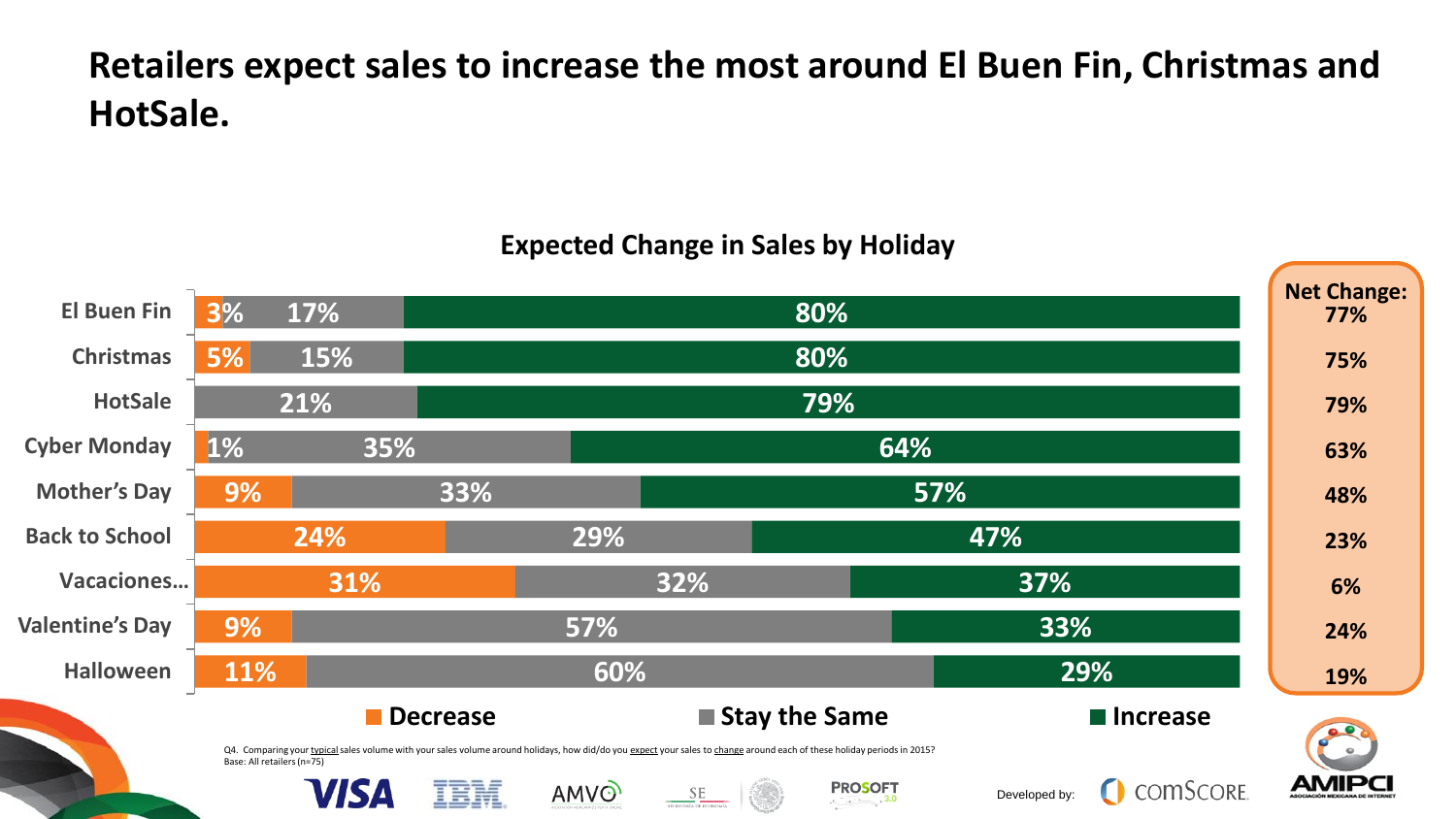

Developed by: C COMSCORE

## Website Features









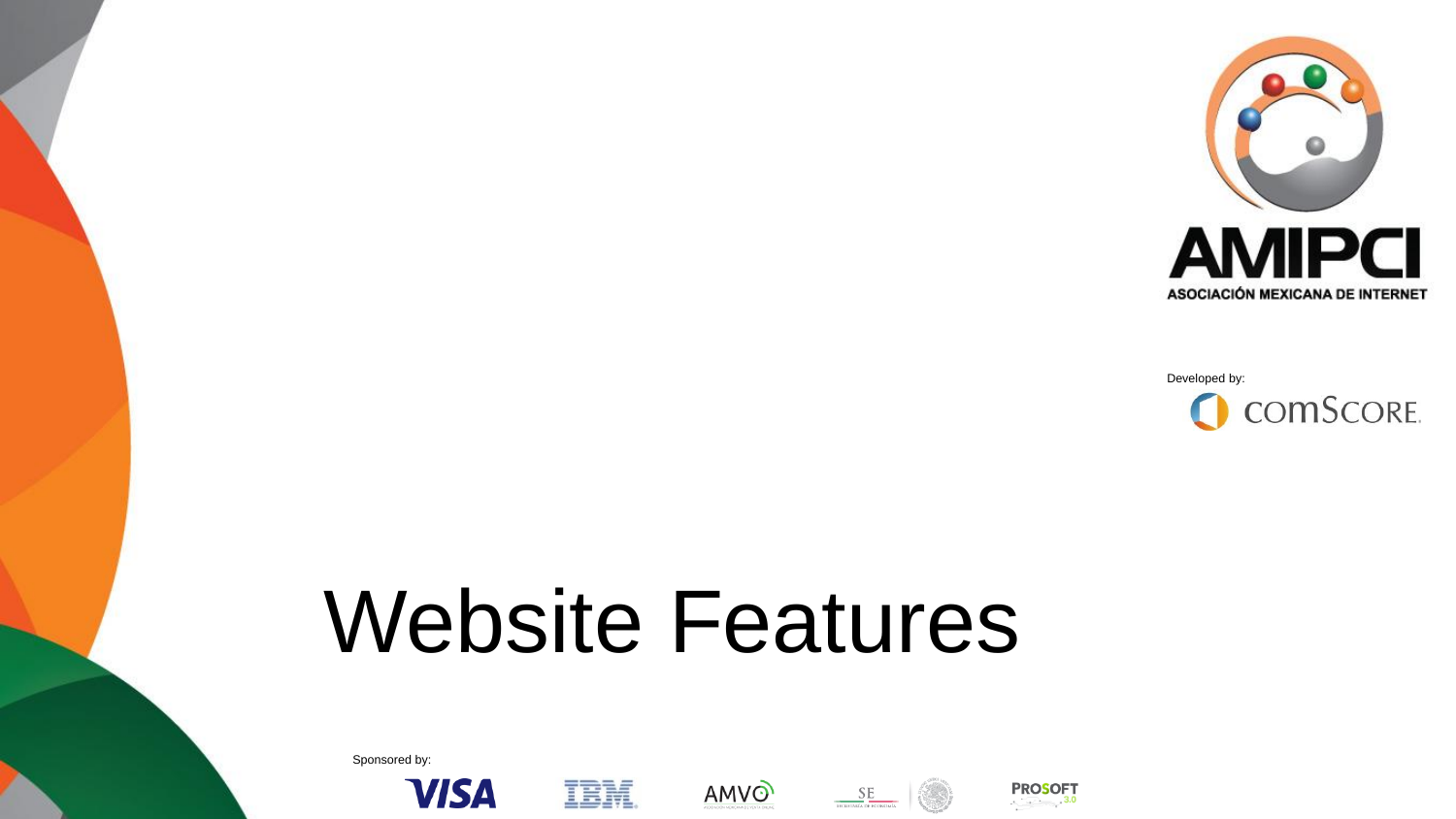### **Most retailers control their own online storefront. Debit/credit cards and PayPal are the most accepted types of payment.**

**Type of Online Storefront**



#### **Payment Types Accepted Online**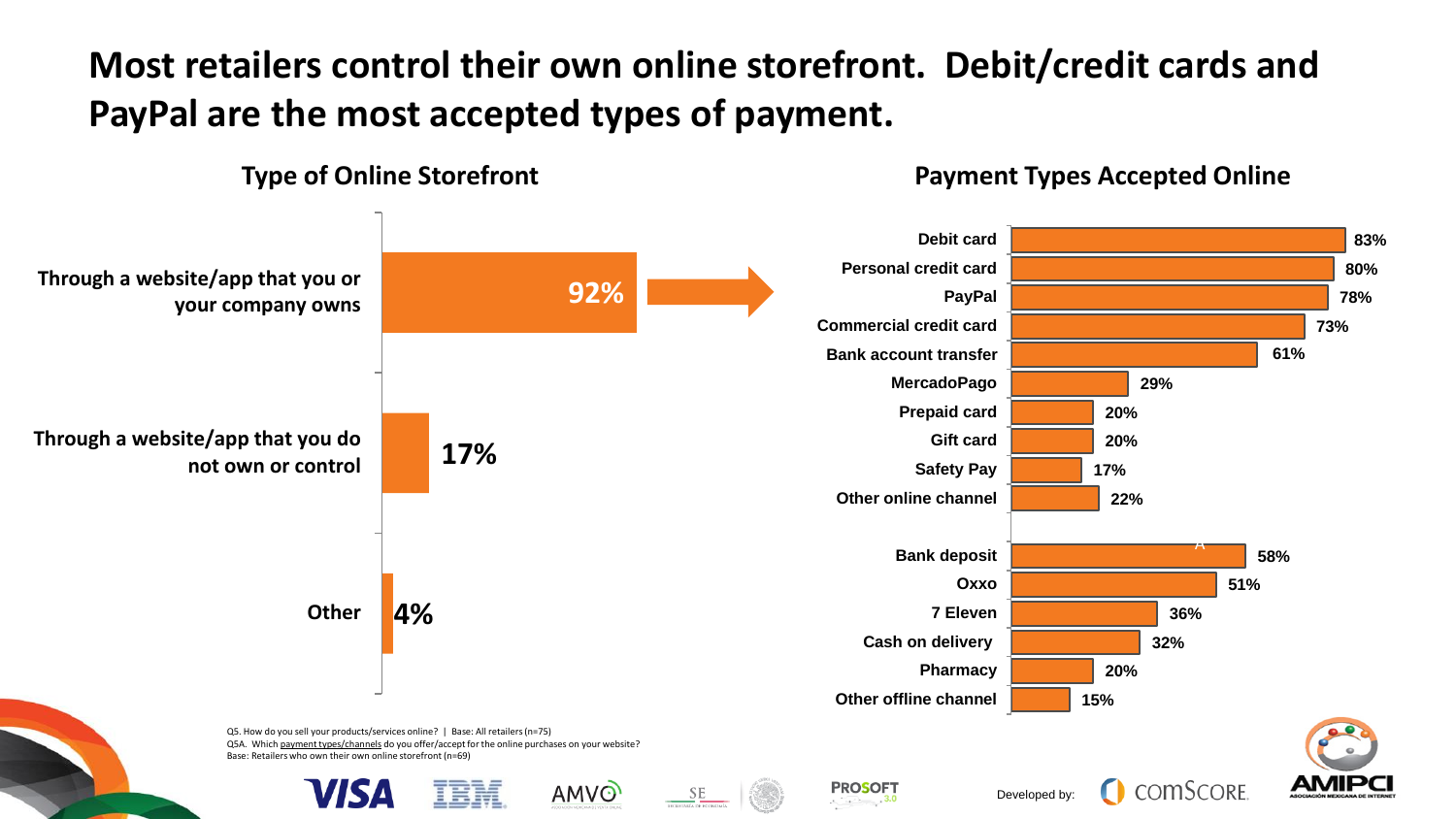**Almost nine in ten retailers are aware of the AMIPCI Trustmark, and almost all retailers are aware of the HotSale and El Buen Fin sales events.**

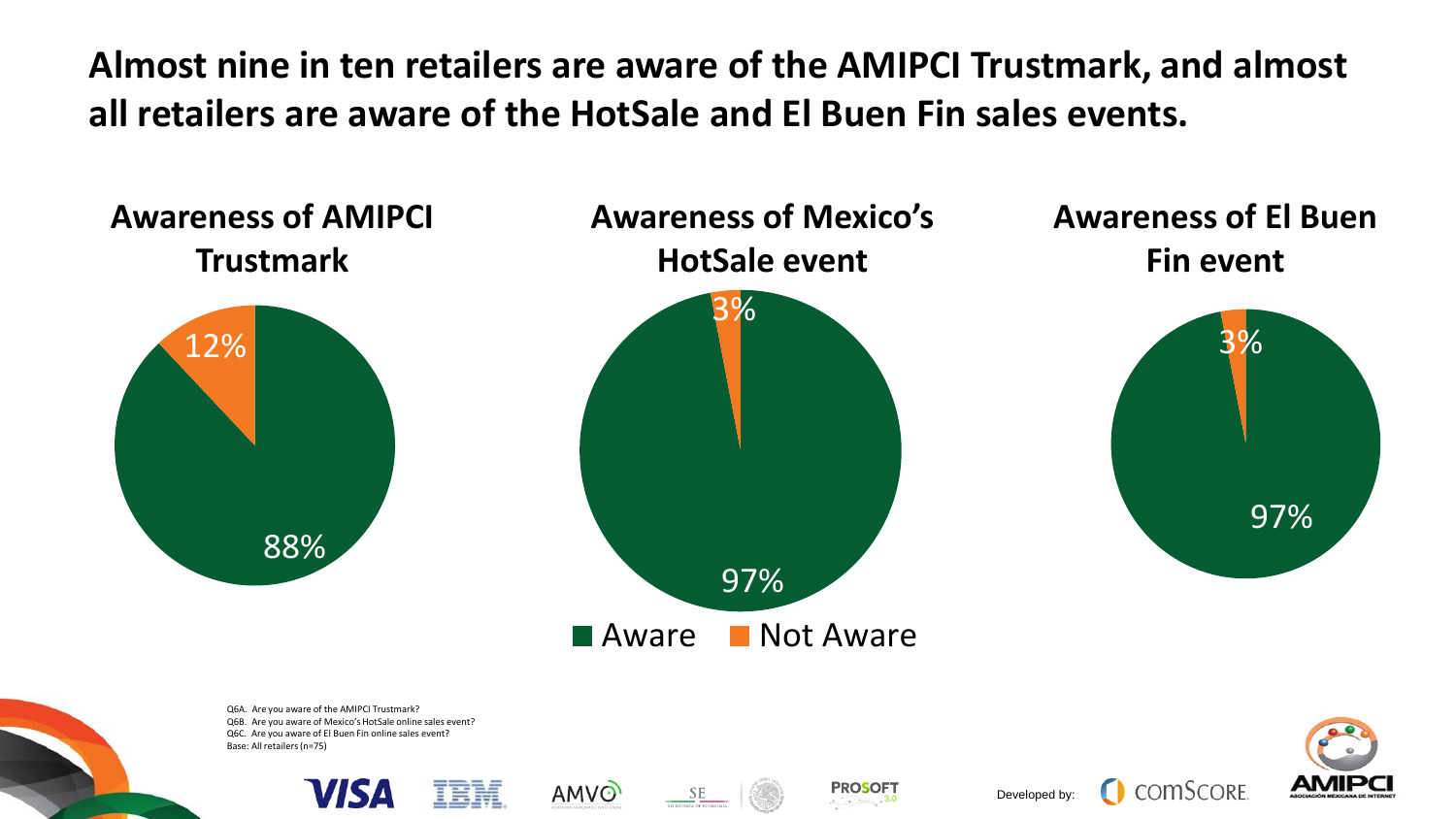### **Seven in ten have some type of risk analysis/prevention tool or service.**

### **Controls and security features on the website**

















**COMSCORE**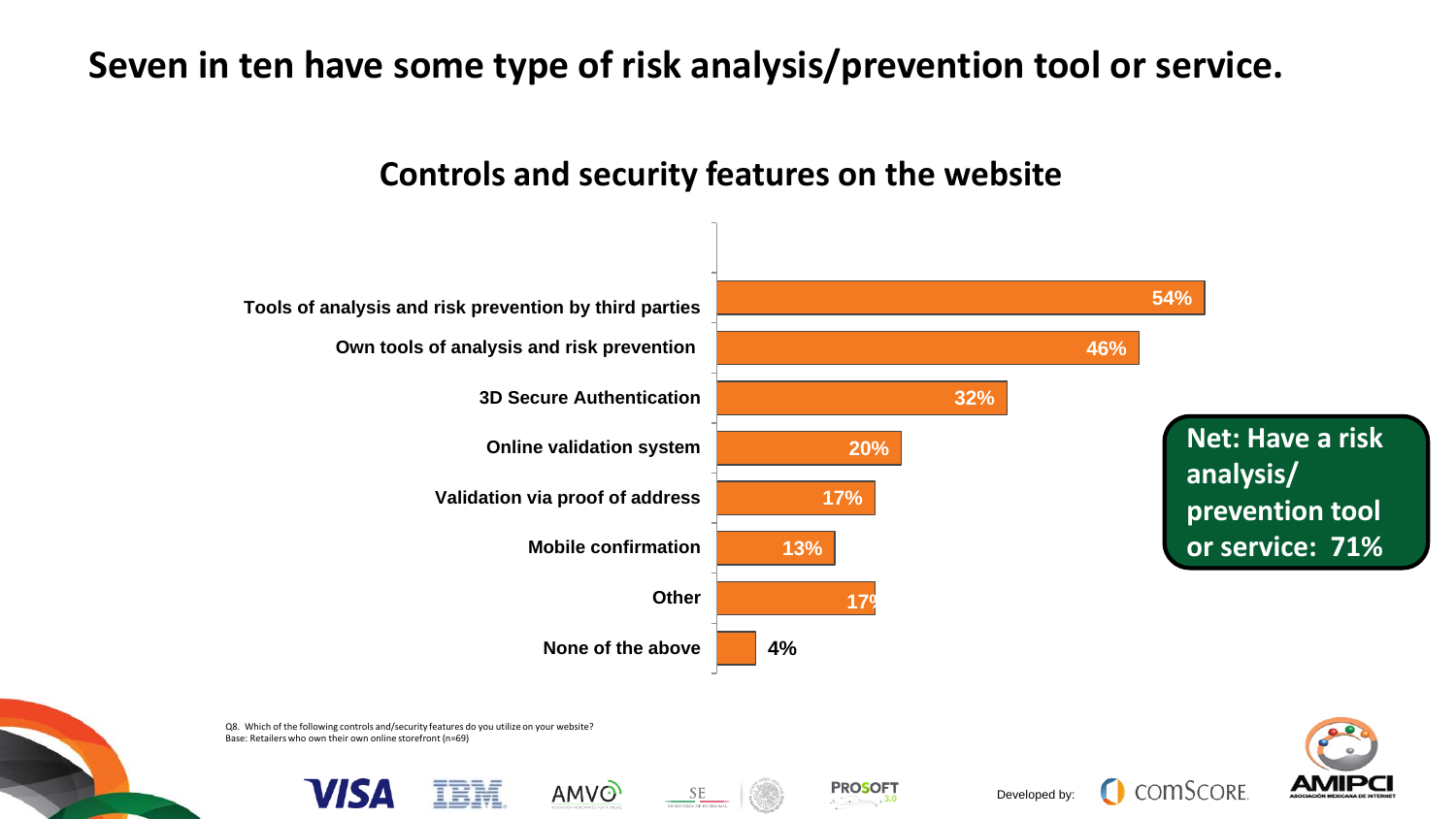**Three in five retailers have a mobile app, with most being supported by both Android and Apple iOS.** 

**Operating systems for which the business has a mobile app**

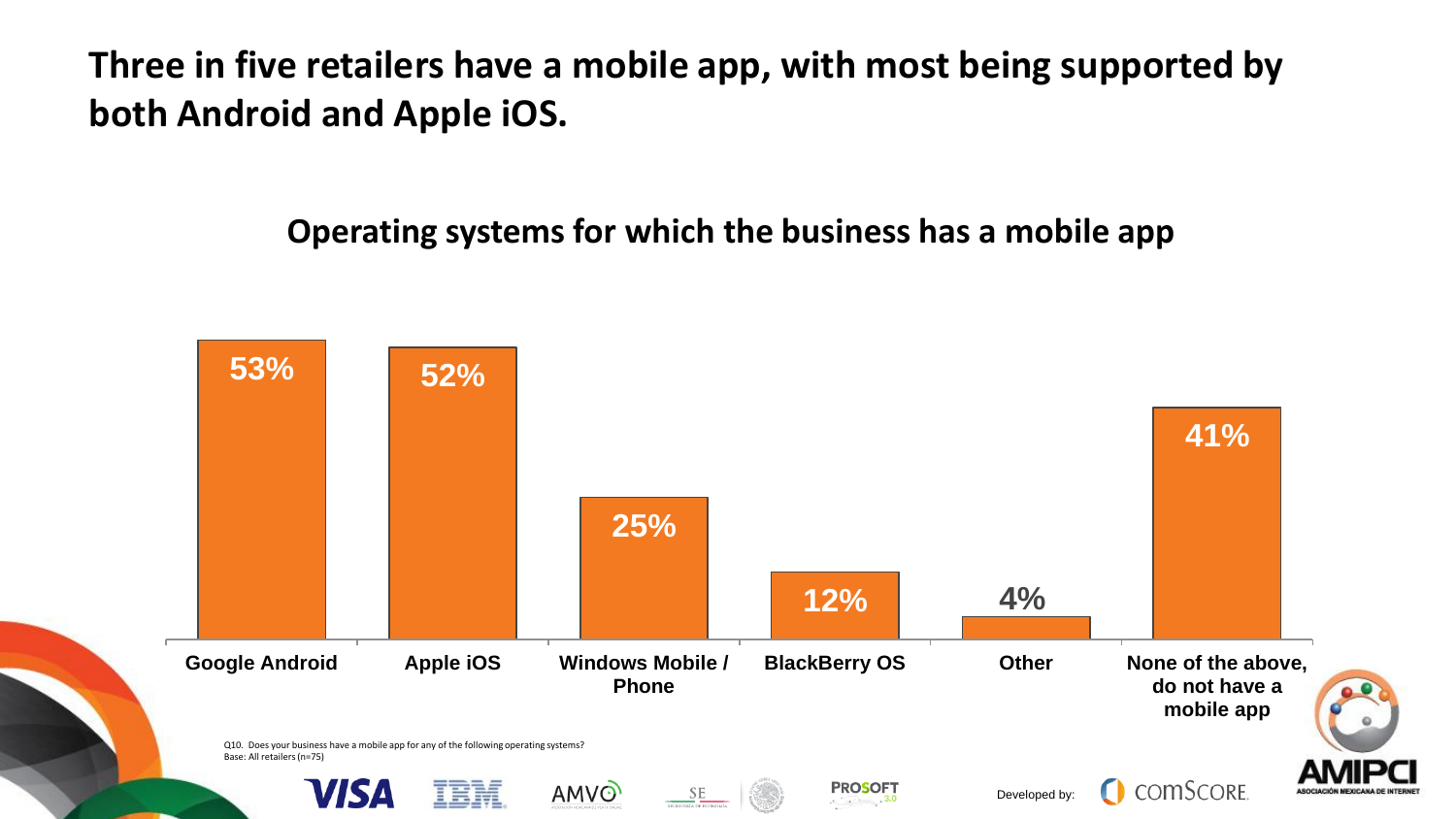

Developed by: **COMSCORE** 

## Digital Marketing and Promotions













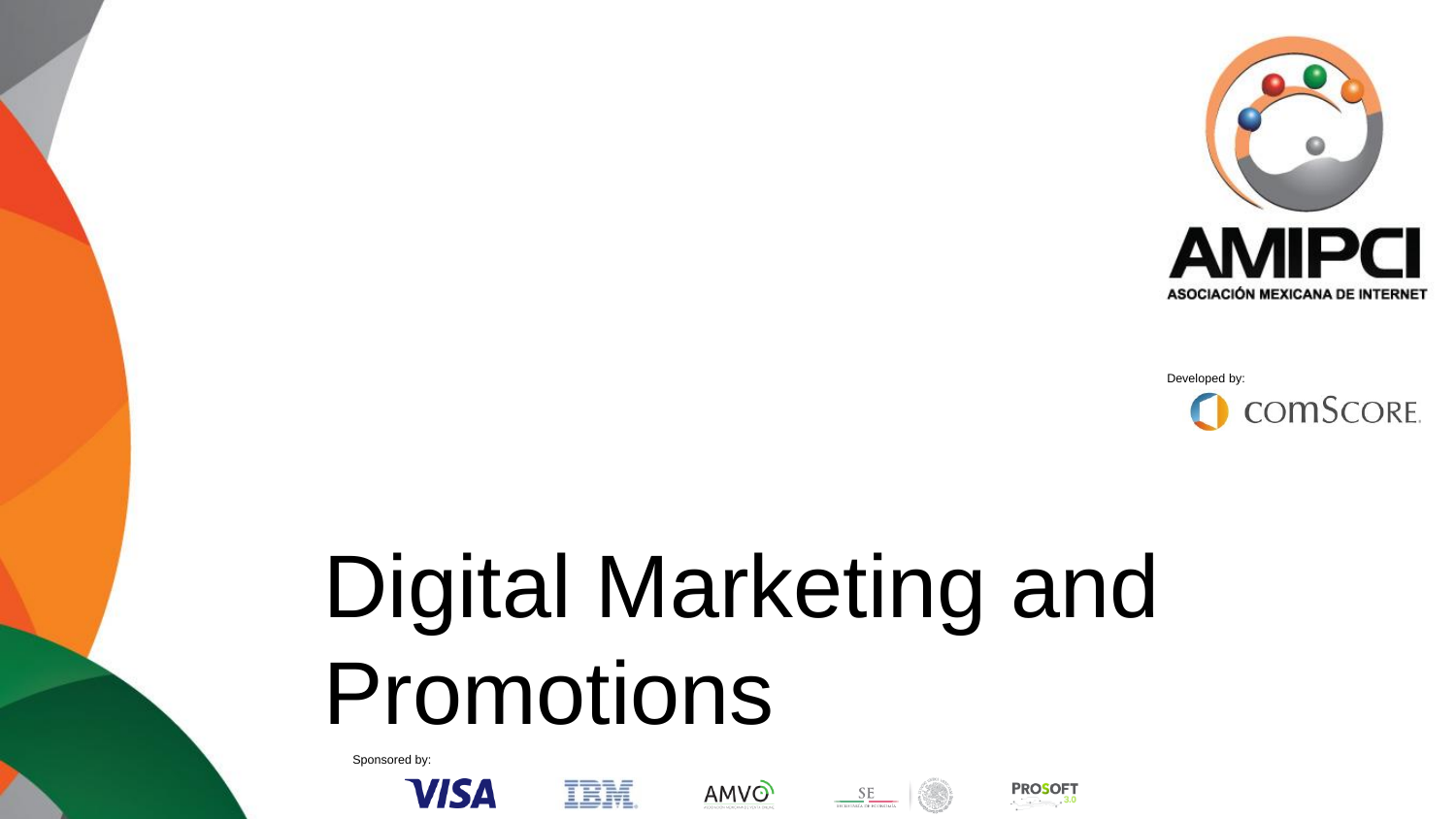**These retailers have several active marketing strategies, including newsletters, Social Media and search engines advertising (banners, subasta de palabras, etc.).**

### **Digital marketing activities in the past 12 months**

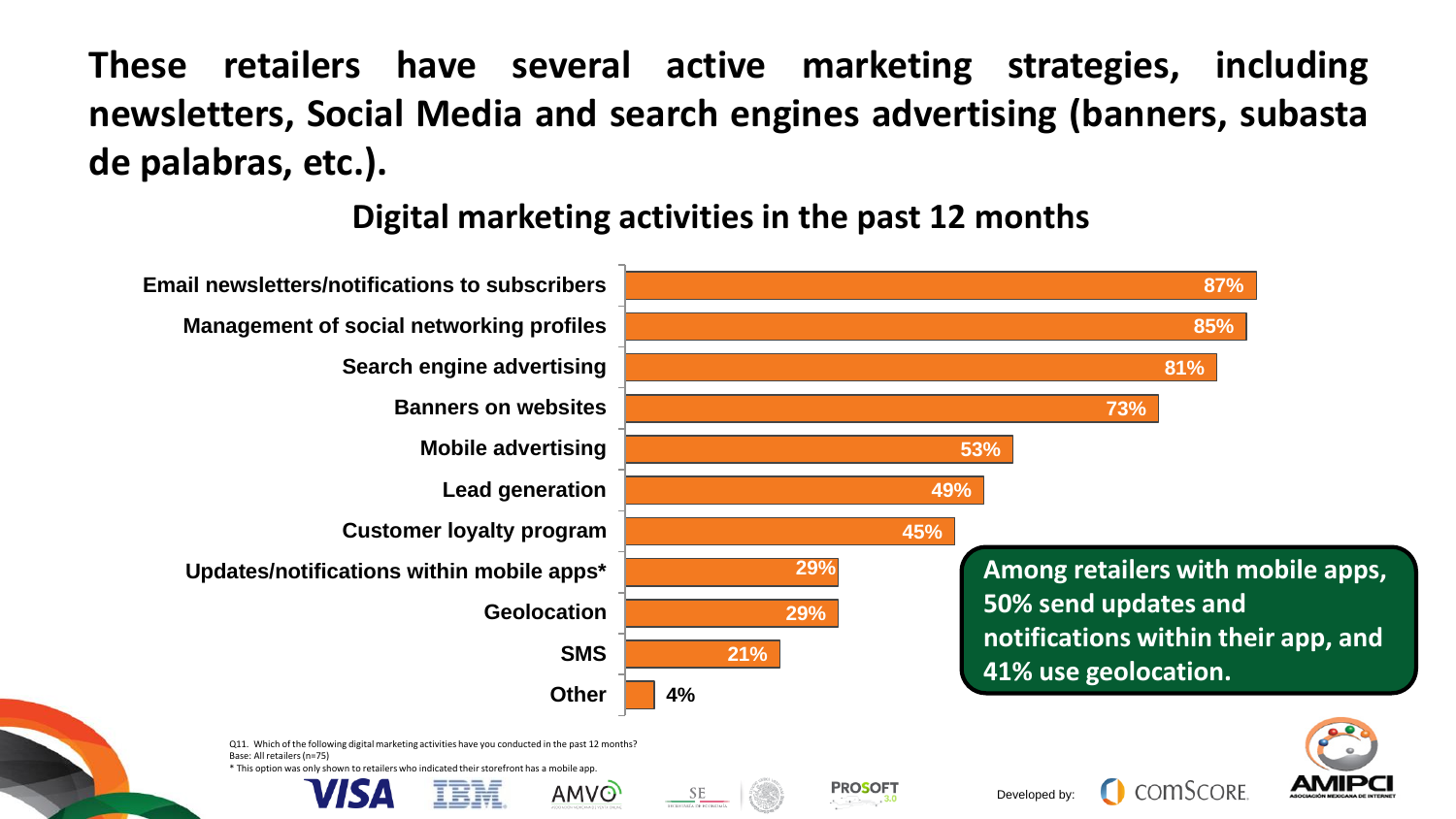### **Discounts and interest-free credit were the top sales promotions offered in the past 12 months.**

### **Online sales promotions/deals on business website in the past 12 months**



**Discounts, coupons, or promo codes on products/services Interest-free credit Free shipping for all online purchases Discounts/deals for social media 'fans' or 'followers' Free shipping for online purchases above a specific value Free gift with purchase Free shipping on returns Discounts/deals for loyalty program members Ability to pay some of the cost later/monthly without interest In-store returns Free in-store pick-up for online purchases Free shipping for longer/extended delivery times**



Q12. Have you conducted or offered any of the following online sales promotions/deals on your website or app in the past 12 months? Base: All retailers (n=75)

Note: Sample size for this question for International sales promotions/deals is too small to report.











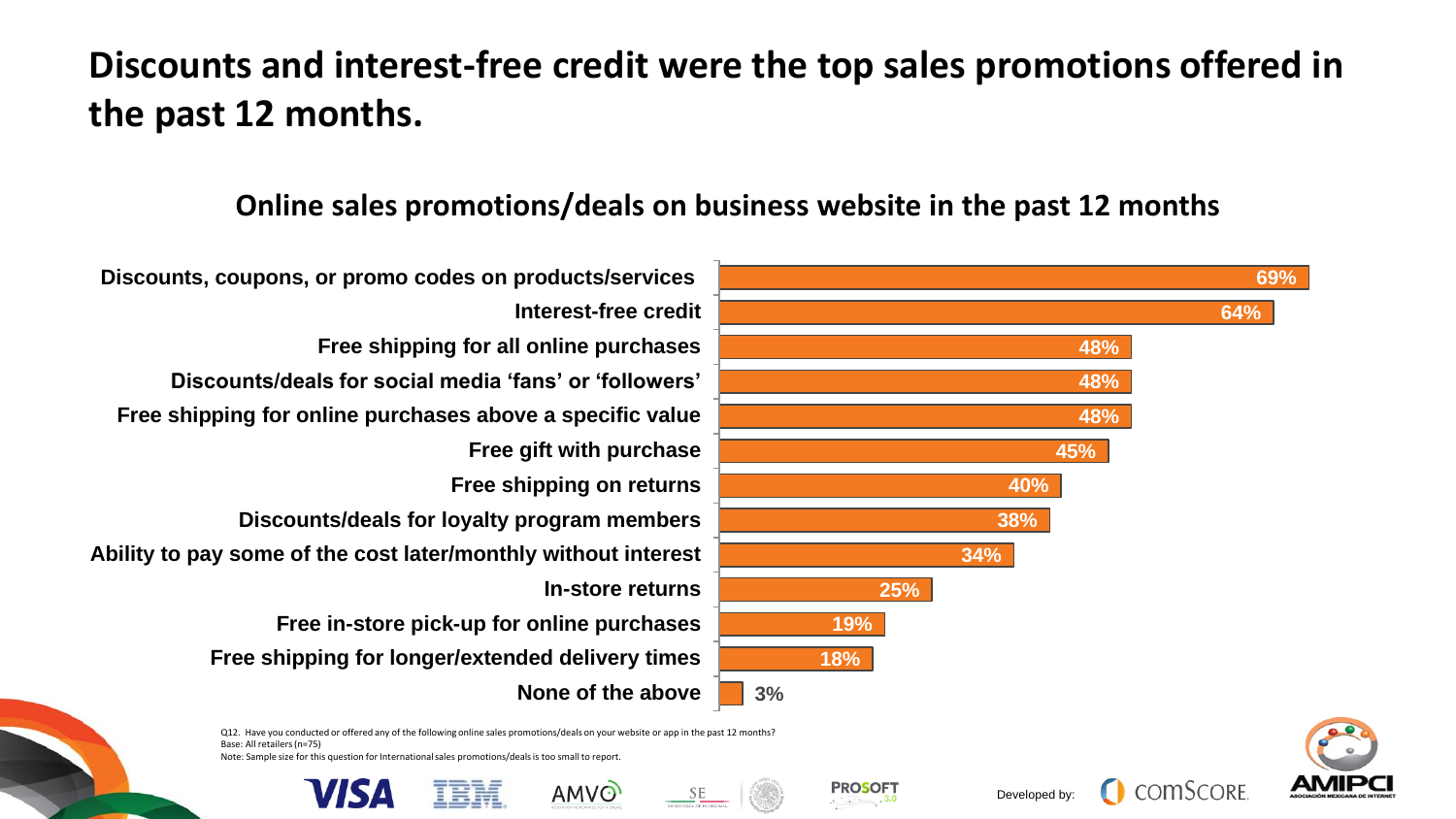### **Executive Summary**

### Online sales:

- The majority of online sales are from within Mexico, and three in four online sales are via a PC. Retailers report an average of five percent chargebacks. The top four categories sold online are apparel, sports, other categories not listed and consumer electronics.
	- The large number of incidences in "not listed other categories", indicates the diversification of the ecommerce offers.
- By sales value, excluding travel, the top four categories are other categories not listed, consumer electronics, computers / peripherals / PDAs, and event tickets.
- Retailers expect shopping to increase around El Buen Fin, Christmas and HotSale.
- Almost nine in ten retailers are aware of the AMIPCI Trust Mark, but only two in five offer the Trust Mark on their site. Almost all retailers are aware of El Buen Fin and HotSale events.













**COMSCORE** 

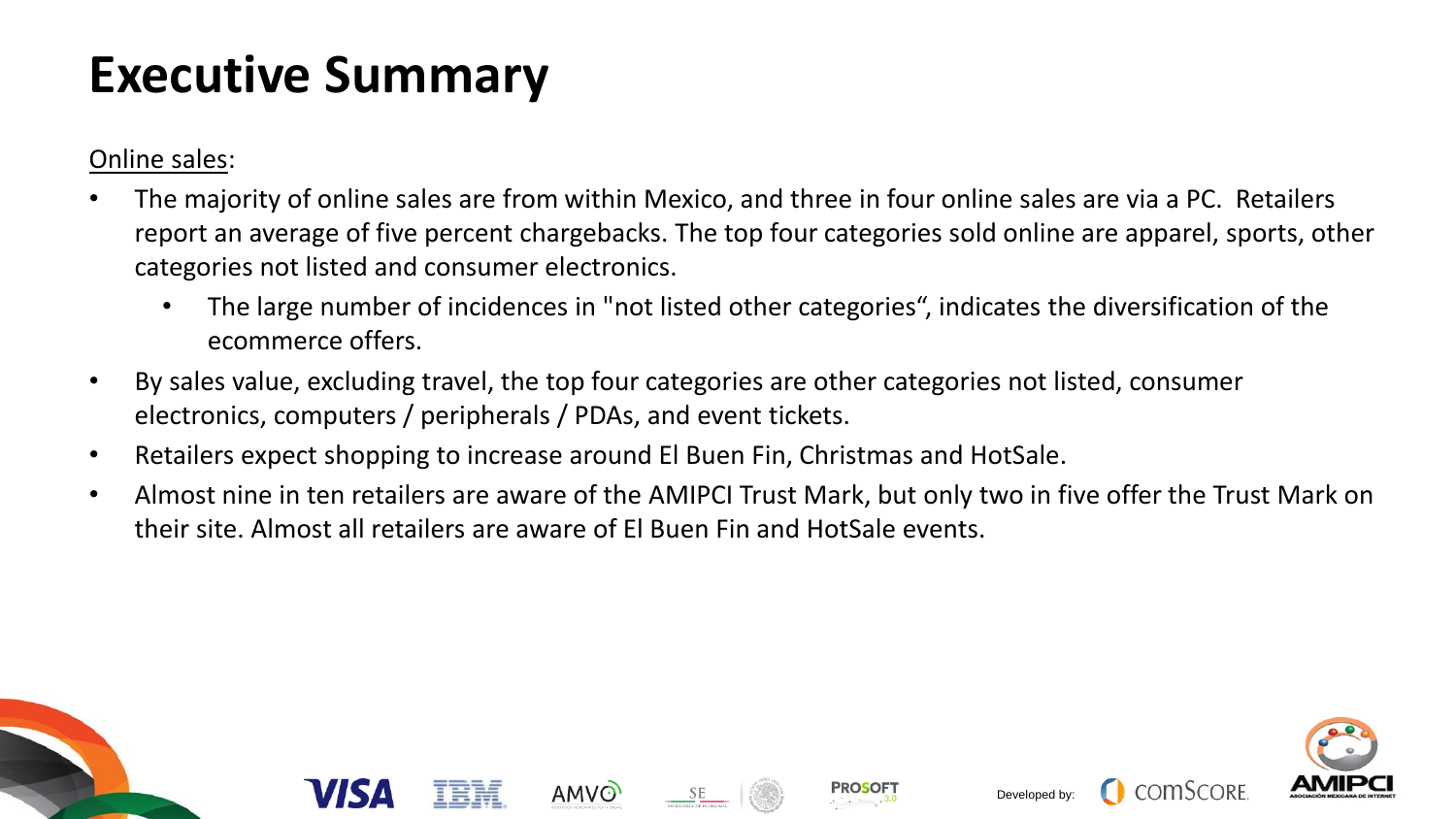

# Thank you!